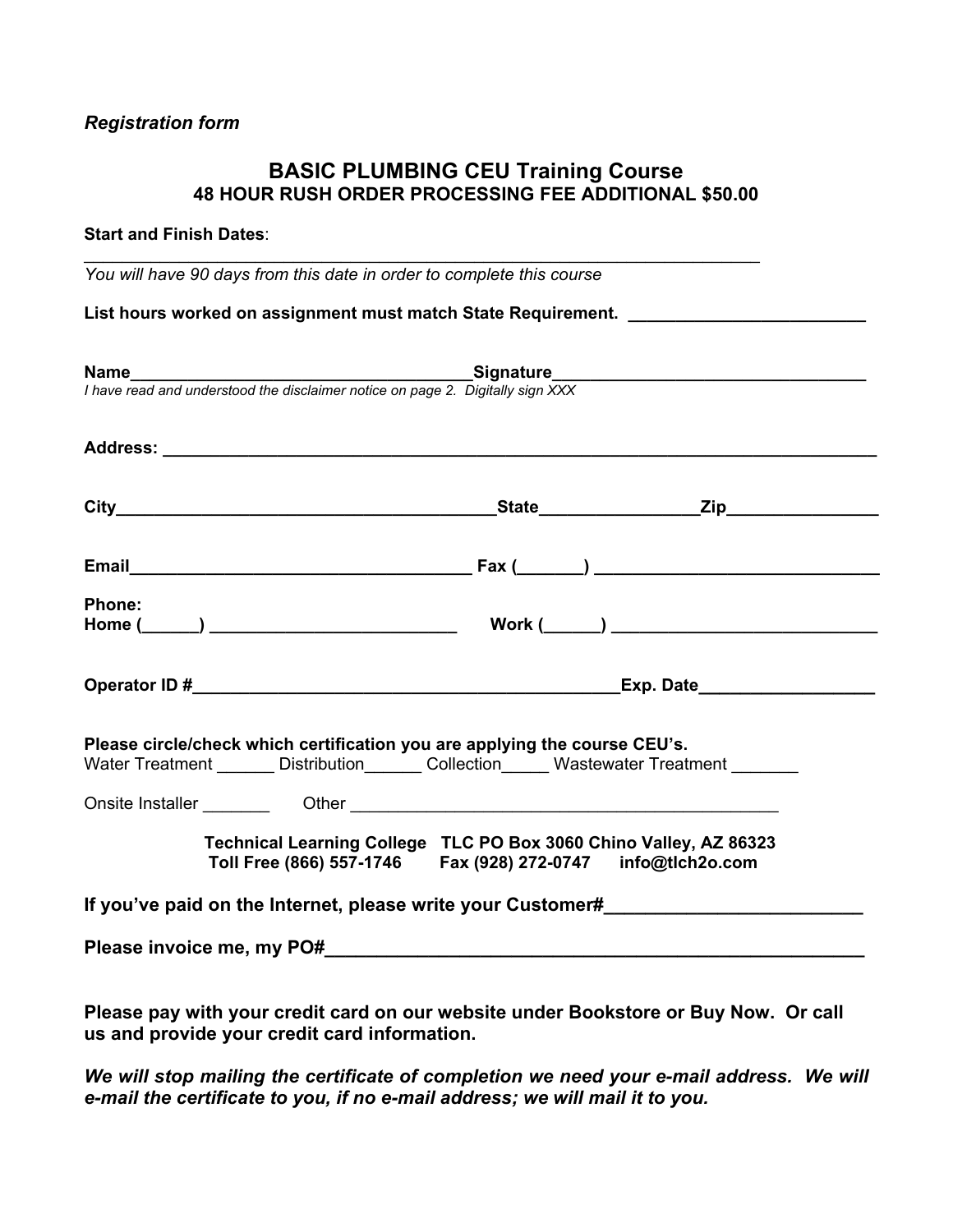## **DISCLAIMER NOTICE**

I understand that it is my responsibility to ensure that this CEU course is either approved or accepted in my State for CEU credit. I understand State laws and rules change on a frequent basis and I believe this course is currently accepted in my State for CEU or contact hour credit, if it is not, I will not hold Technical Learning College responsible. I fully understand that this type of study program deals with dangerous, changing conditions and various laws and that I will not hold Technical Learning College, Technical Learning Consultants, Inc. (TLC) liable in any fashion for any errors, omissions, advice, suggestions or neglect contained in this CEU education training course or for any violation or injury, death, neglect, damage or loss of your license or certification caused in any fashion by this CEU education training or course material suggestion or error or my lack of submitting paperwork. It is my responsibility to call or contact TLC if I need help or assistance and double-check to ensure my registration page and assignment has been received and graded. It is my responsibility to ensure all information is correct and to abide with all rules and regulations.

**State Approval Listing Link**, check to see if your State accepts or has pre-approved this course. Not all States are listed. Not all courses are listed. If the course is not accepted for CEU credit, we will give you the course free if you ask your State to accept it for credit.

**Professional Engineers**; Most states will accept our courses for credit but we do not officially list the States or Agencies. Please check your State for approval.

## **State Approval Listing URL…**

*<http://www.ABCTLC.com/downloads/PDF/CEU%20State%20Approvals.pdf>*

*You can obtain a printed version of the course manual from TLC for an additional \$169.95 plus shipping charges.* 

## **AFFIDAVIT OF EXAM COMPLETION**

I affirm that I personally completed the entire text of the course. I also affirm that I completed the exam without assistance from any outside source. I understand that it is my responsibility to file or maintain my certificate of completion as required by the state or by the designation organization.

## **Grading Information**

In order to maintain the integrity of our courses we do not distribute test scores, percentages or questions missed. Our exams are based upon pass/fail criteria with the benchmark for successful completion set at 70%. Once you pass the exam, your record will reflect a successful completion and a certificate will be issued to you.

For security purposes, please fax or e-mail a copy of your driver's license and always call us to confirm we've received your assignment and to confirm your identity.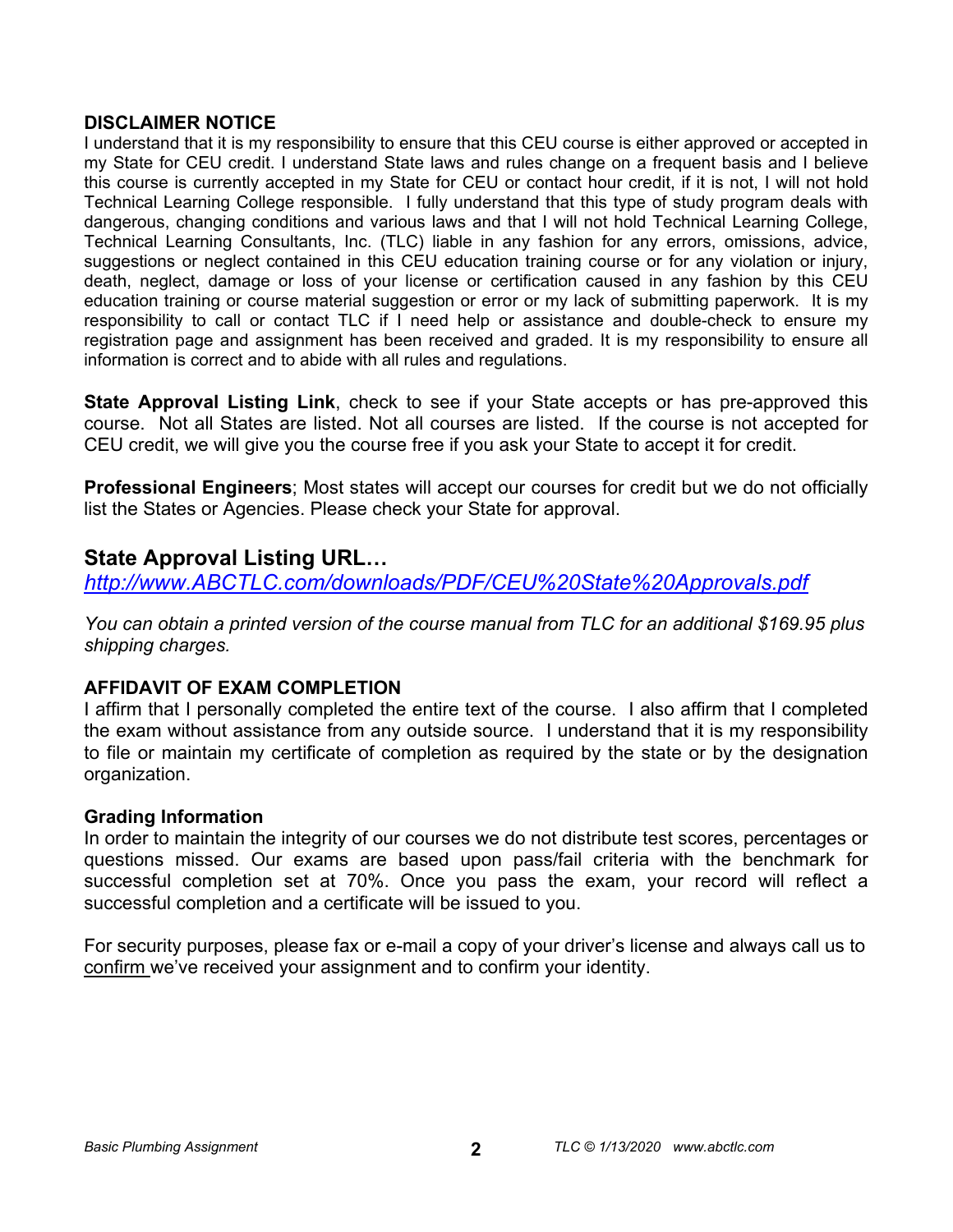# **CERTIFICATION OF COURSE PROCTOR**

Technical Learning College requires that our students who takes a correspondence or home study program course must pass a proctored course reading, quiz and final examination. The proctor must complete and provide to the school a certification form approved by the commission for each examination administered by the proctor.

**Instructions**. When a student completes the course work, fill out the blanks in this section and provide the form to the proctor with the examination.

Name of Course: **Name of Course:** 

Name of Licensee: **Name of Licensee:**  $\blacksquare$ 

**Instructions to Proctor**. After an examination is administered, complete and return this certification and examination to the school in a sealed exam packet or in pdf format.

I certify that:

- 1. I am a disinterested third party in the administration of this examination. I am not related by blood, marriage or any other relationship to the licensee which would influence me from properly administering the examination.
- 2. The licensee showed me positive photo identification prior to completing the examination.
- 3. The enclosed examination was administered under my supervision on \_\_\_\_\_\_\_\_\_\_\_\_. The licensee received no assistance and had no access to books, notes or reference material.
- 4. I have not permitted the examination to be compromised, copied, or recorded in any way or by any method.
- 5. Provide an estimate of the amount of time the student took to complete the assignment.

Time to complete the entire course and final exam. **Example 20** and the state of the state of the state of the sta

Notation of any problem or concerns:

Name and Telephone of Proctor (please print):

Signature of Proctor

 $\overline{a}$ 

 $\overline{a}$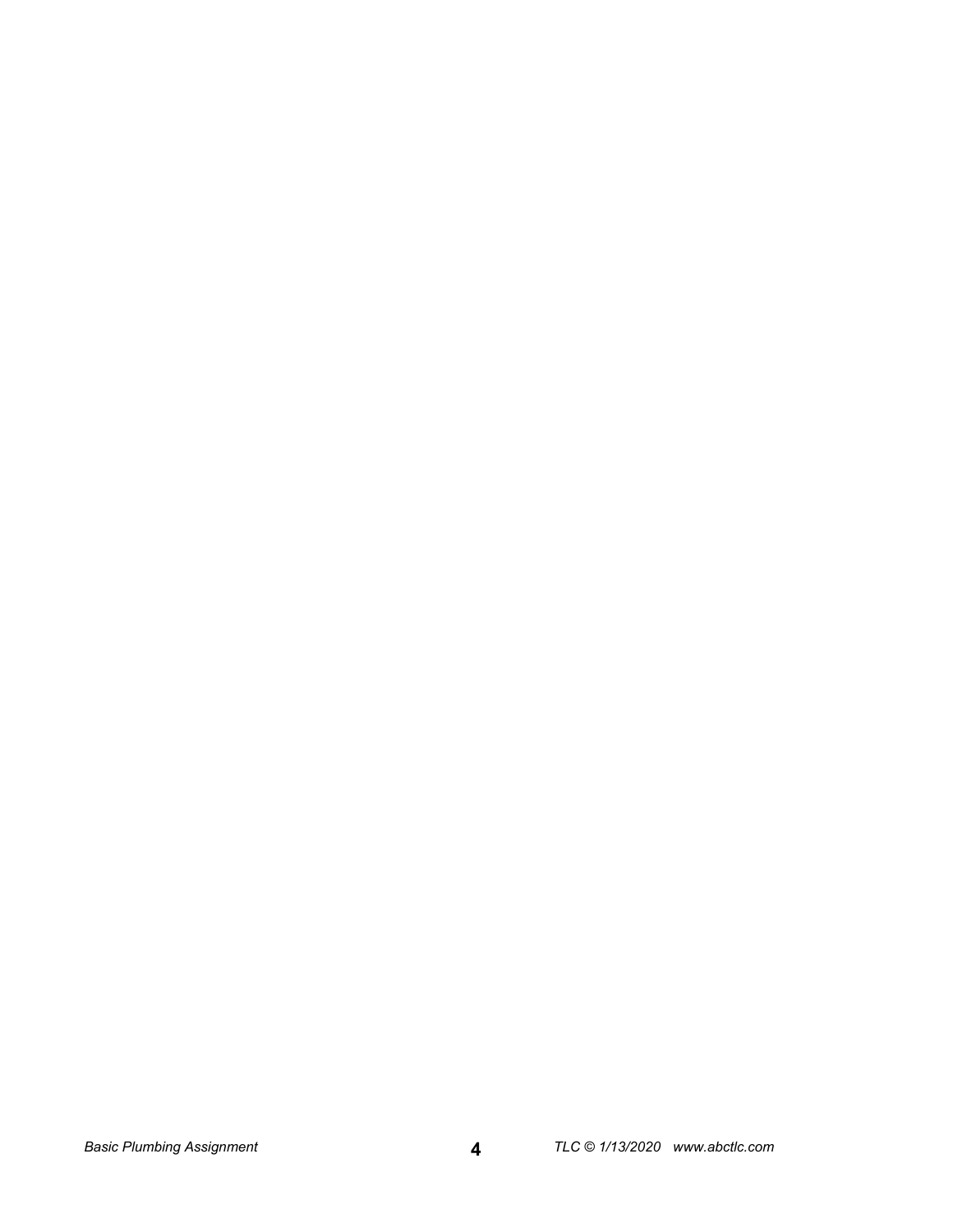## **Basic Plumbing Answer Key**

**Name \_\_\_\_\_\_\_\_\_\_\_\_\_\_\_\_\_\_\_\_\_\_\_\_\_\_\_\_\_\_\_\_** 

**Phone #**  $\blacksquare$ 

*Did you check with your State agency to ensure this course is accepted for credit? No refunds.*  **Method of Course acceptance confirmation. Please fill this section** 

Website Telephone Call Email Spoke to

Did you receive the approval number, if applicable? \_\_\_\_\_\_\_\_\_\_\_\_\_\_\_\_\_\_\_\_\_\_\_\_\_\_\_\_

What is the course approval number, if applicable? **What is the course approval number, if applicable?** 

*You are responsible to ensure that TLC receives the Assignment and Registration Key. Please call us to ensure that we received it.* 

*Please write down any questions that cannot be found or has problems* 

*Please circle, underline, bold or X only one correct answer* **A felt tipped pen works best.** 

| 1. A B C D | 14. A B     | 27. A B C D | 40. A B     |
|------------|-------------|-------------|-------------|
| 2. A B C D | 15. A B     | 28. A B C D | 41. A B     |
| 3. A B C D | 16. A B C D | 29. A B C D | 42. A B     |
| 4. A B C D | 17. A B C D | 30. A B C D | 43. A B C D |
| 5. A B C D | 18. A B C D | 31. A B C D | 44. A B C D |
| 6. A B C D | 19. A B C D | 32. A B C D | 45. A B C D |
| 7. A B C D | 20. A B C D | 33. A B C D | 46. A B C D |
| 8. A B C D | 21. A B C D | 34. A B     | 47. A B C D |
| 9. A B     | 22. A B C D | 35. A B C D | 48. A B C D |
| 10. A B    | 23. A B C D | 36. A B C D | 49. A B C D |
| 11. A B    | 24. A B C D | 37. A B C D | 50. A B     |
| 12. A B    | 25. A B C D | 38. A B C D | 51. A B     |
| 13. A B    | 26. A B C D | 39. A B     | 52. A B C D |
|            |             |             |             |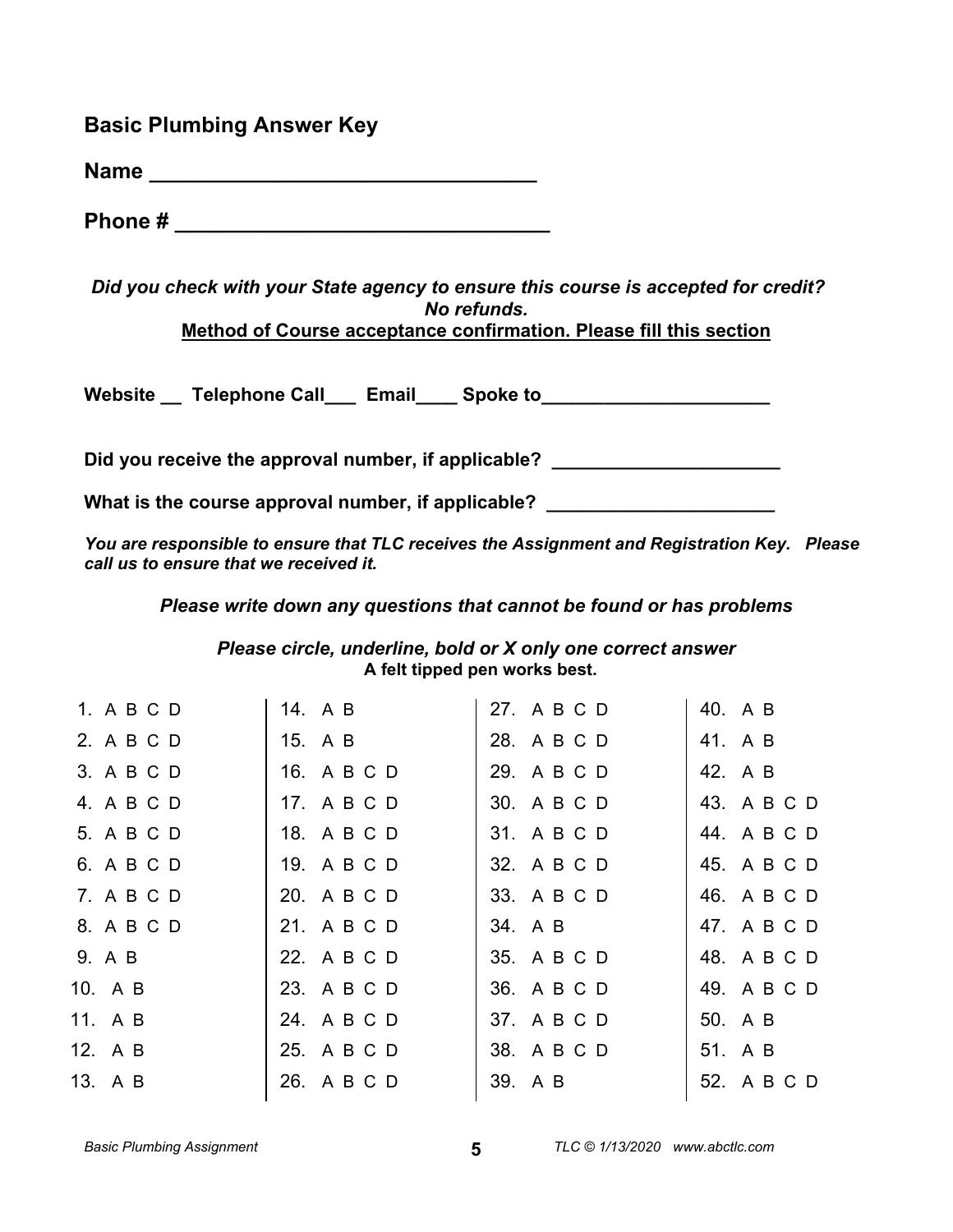| 53. A B     | 85. A B C D  | 117. A B     | 149. A B C D |
|-------------|--------------|--------------|--------------|
| 54. A B     | 86. A B C D  | 118. A B     | 150. A B C D |
| 55. A B     | 87. A B C D  | 119. A B C D | 151. A B C D |
| 56. A B     | 88. A B C D  | 120. A B C D | 152. A B C D |
| 57. A B     | 89. A B C D  | 121. A B C D | 153. A B C D |
| 58. A B     | 90. A B C D  | 122. A B C D | 154. A B C D |
| 59. A B C D | 91. A B C D  | 123. A B C D | 155. A B C D |
| 60. A B C D | 92. A B C D  | 124. A B C D | 156. A B     |
| 61. A B C D | 93. A B C D  | 125. A B     | 157. A B     |
| 62. A B C D | 94. A B      | 126. A B     | 158. A B     |
| 63. A B C D | 95. A B      | 127. A B C D | 159. A B     |
| 64. A B C D | 96. A B      | 128. A B C D | 160. A B     |
| 65. A B C D | 97. A B      | 129. A B C D | 161. A B     |
| 66. A B C D | 98. A B C D  | 130. A B C D | 162. A B C D |
| 67. A B C D | 99. A B C D  | 131. A B C D | 163. A B C D |
| 68. A B C D | 100. A B C D | 132. A B C D | 164. A B C D |
| 69. A B C D | 101. A B C D | 133. A B C D | 165. A B C D |
| 70. A B C D | 102. A B     | 134. A B C D | 166. A B C D |
| 71. A B C D | 103. A B     | 135. A B C D | 167. A B     |
| 72. A B C D | 104. A B     | 136. A B     | 168. A B     |
| 73. A B C D | 105. A B     | 137. A B     | 169. A B C D |
| 74. A B C D | 106. A B C D | 138. A B C D | 170. A B     |
| 75. A B C D | 107. A B C D | 139. A B C D | 171. A B     |
| 76. A B C D | 108. A B     | 140. A B C D | 172. A B     |
| 77. A B C D | 109. A B     | 141. A B C D | 173. A B     |
| 78. A B C D | 110. A B     | 142. A B C D | 174. A B     |
| 79. A B     | 111. A B     | 143. A B C D | 175. A B     |
| 80. A B     | 112. A B C D | 144. A B C D | 176. A B C D |
| 81. A B     | 113. A B C D | 145. A B C D | 177. A B C D |
| 82. A B C D | 114. A B     | 146. A B C D | 178. A B     |
| 83. A B     | 115. A B     | 147. A B C D | 179. A B     |
| 84. A B     | 116. A B     | 148. A B C D | 180. A B     |
|             |              |              |              |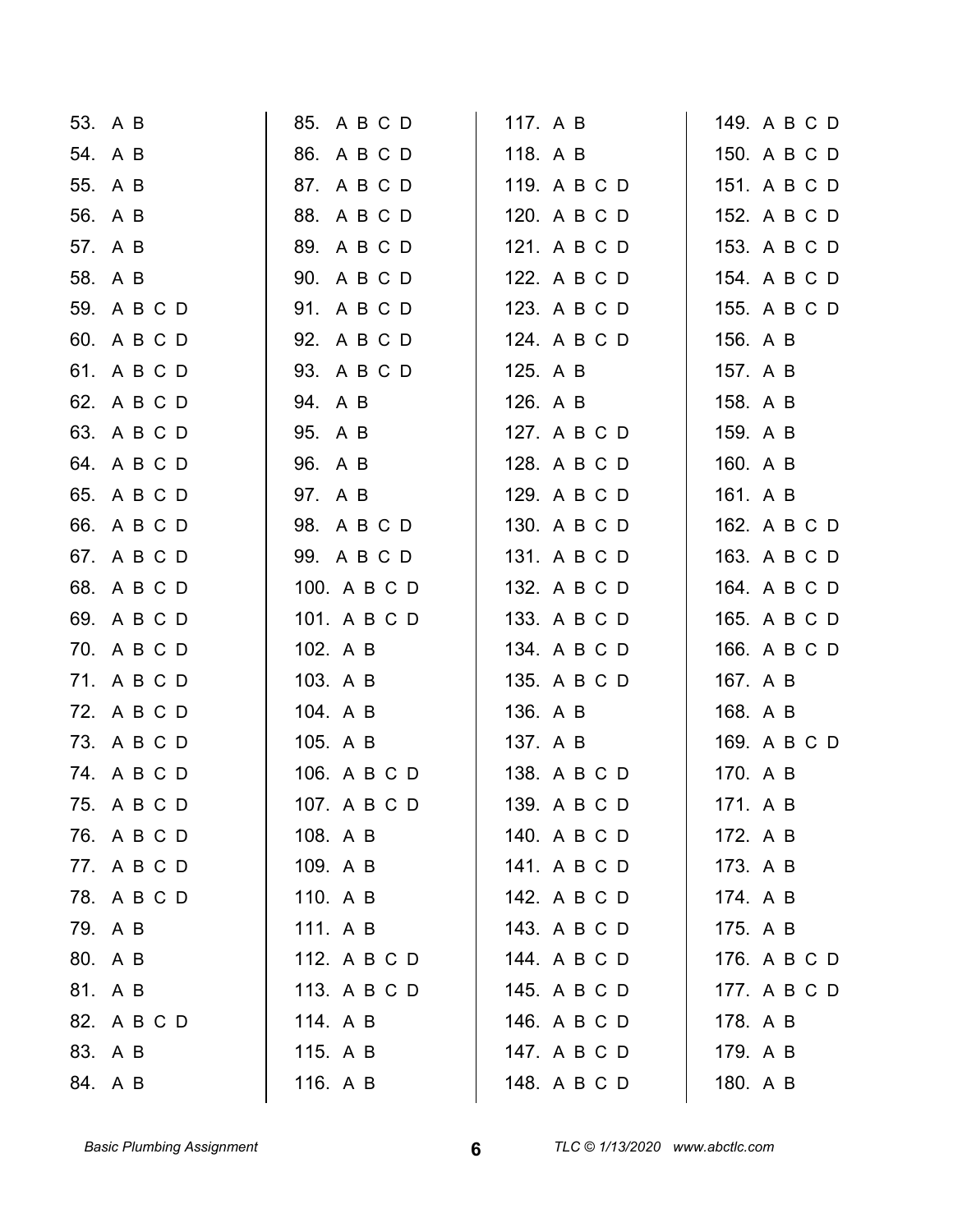| 181. A B | 186. A B     | 191. A B C D | 196. A B     |
|----------|--------------|--------------|--------------|
| 182. A B | 187. A B C D | 192. A B C D | 197. A B C D |
| 183. A B | 188. A B C D | 193. A B C D | 198. A B C D |
| 184. A B | 189. A B C D | 194. A B C D | 199. A B     |
| 185. A B | 190. A B     | 195. A B C D | 200. A B     |
|          |              |              |              |

#### **Amount of Time for Course Completion – How many hours you spent on course?**

#### **Must match State Hour Requirement \_\_\_\_\_\_\_\_\_\_ (Hours)**

*I understand that I am 100 percent responsible to ensure that TLC receives the Assignment and Registration Key and that it is accepted for credit by my State or Providence. I understand that TLC has a zero tolerance towards not following their rules, cheating or hostility towards staff or*  instructors. I need to complete the entire assignment for credit. There is no credit for partial *assignment completion. My exam was proctored. I will contact TLC if I do not hear back from them within 2 days of assignment submission. I will forfeit my purchase costs and will not receive credit or a refund if I do not abide with TLC's rules. I will not hold TLC liable for any errors, injury, death or non-compliance with rules. I will abide with all federal and state rules and rules found on page 2.* 

**Please Sign that you understand and will abide with TLC's Rules.** 

**\_\_\_\_\_\_\_\_\_\_\_\_\_\_\_\_\_\_\_\_\_\_\_\_\_\_\_\_\_\_\_\_\_\_\_\_\_\_\_\_\_\_\_\_\_\_\_\_\_\_\_\_\_\_ Signature** 

*Please write down any questions you were not able to find the answers or that have errors.*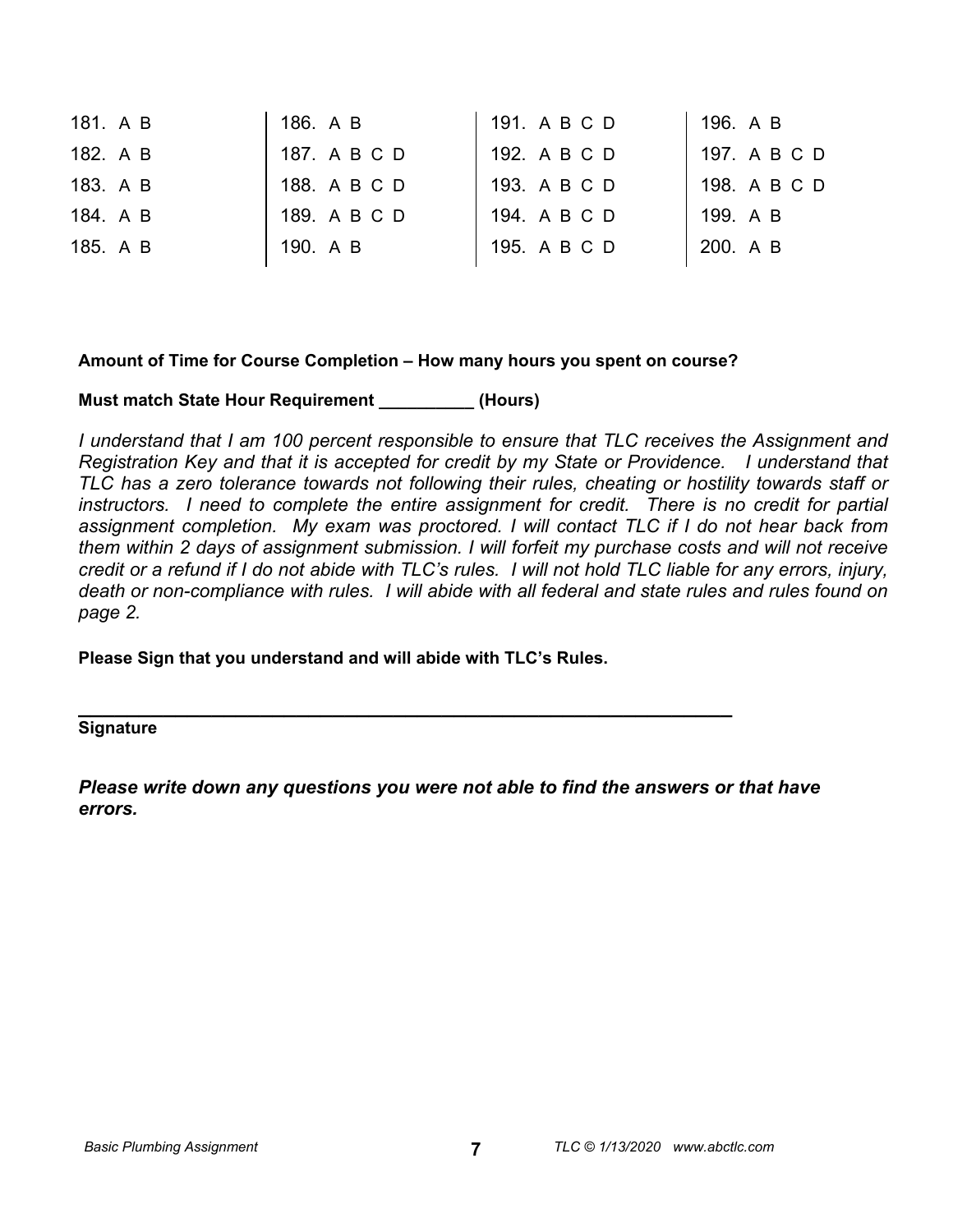# **When Finished with Your Assignment...**

## **REQUIRED DOCUMENTS**

Please scan the **Registration Page, Answer Key, Proctoring report, Survey and Driver's License** and email these documents to [info@TLCH2O.com.](mailto:info@TLCH2O.com) 

## **IPhone Scanning Instructions**

If you are unable to scan, take a photo of these documents with your **iPhone** and send these photos to TLC,  $\frac{info@TLCH2O.com}{P}$ .

## **FAX**

If you are unable to scan and email, please fax these documents to TLC, if you fax, call to confirm that we received your paperwork. **(928) 468-0675**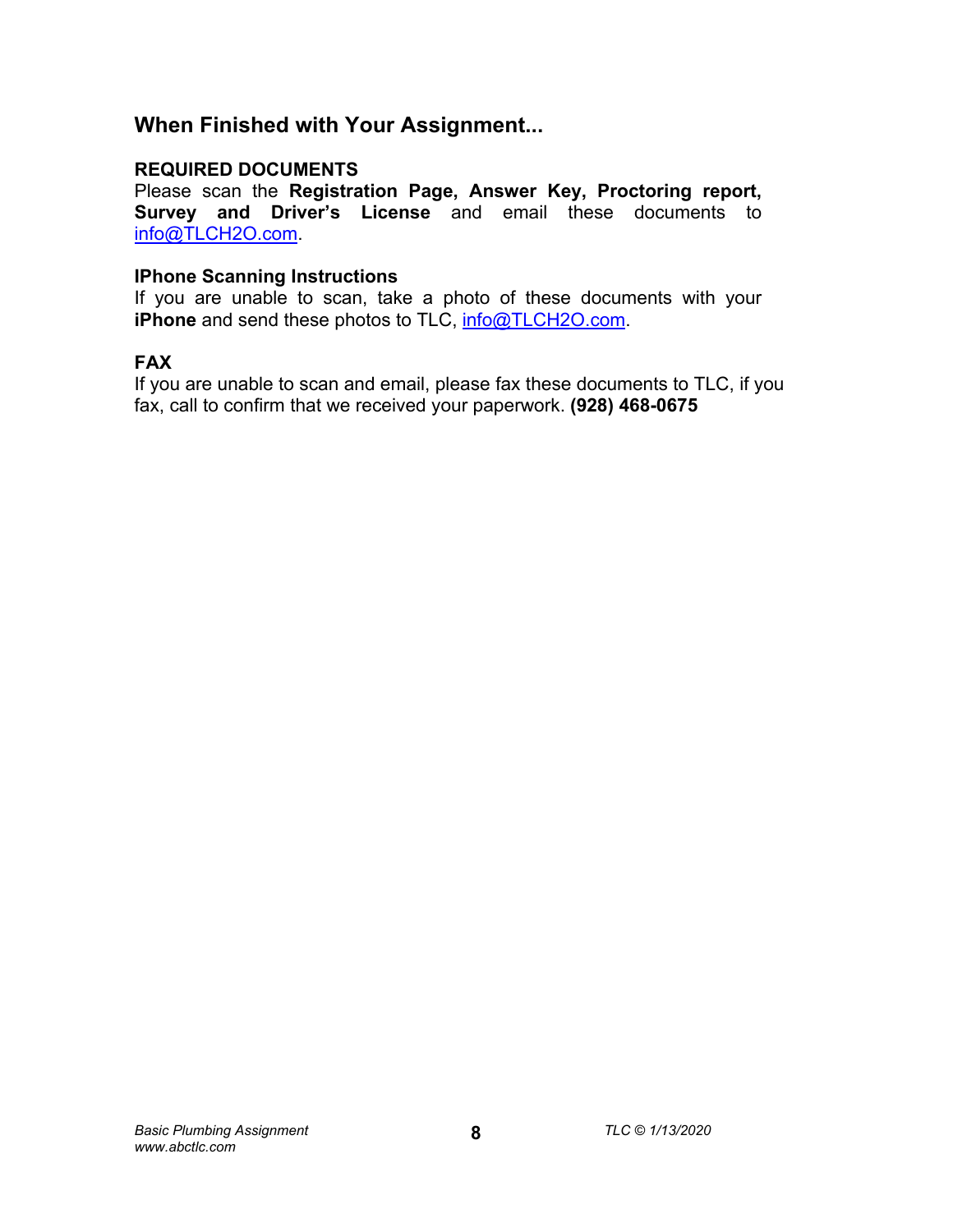# *Please e-mail or fax this survey along with your final exam*

## **BASIC PLUMBING CEU COURSE CUSTOMER SERVICE RESPONSE CARD**

| <b>APPROPRIATE ANSWER IN THE AREA BELOW.</b>                                               |  |  | PLEASE COMPLETE THIS FORM BY CIRCLING THE NUMBER OF THE                                                             |  |
|--------------------------------------------------------------------------------------------|--|--|---------------------------------------------------------------------------------------------------------------------|--|
| Please rate the difficulty of your course.<br>Very Easy 0 1 2 3 4 5 Very Difficult         |  |  |                                                                                                                     |  |
| Please rate the difficulty of the testing process.<br>Very Easy 0 1 2 3 4 5 Very Difficult |  |  |                                                                                                                     |  |
|                                                                                            |  |  | Please rate the subject matter on the exam to your actual field or work.<br>Very Similar 0 1 2 3 4 5 Very Different |  |
|                                                                                            |  |  |                                                                                                                     |  |
| What would you do to improve the Course?                                                   |  |  |                                                                                                                     |  |
|                                                                                            |  |  |                                                                                                                     |  |
|                                                                                            |  |  |                                                                                                                     |  |
| How about the price of the course?                                                         |  |  |                                                                                                                     |  |
| Poor Fair Average Good Great                                                               |  |  |                                                                                                                     |  |
| How was your customer service?                                                             |  |  |                                                                                                                     |  |
| Poor___Fair _____ Average ____ Good_____ Great_____                                        |  |  |                                                                                                                     |  |
| Any other concerns or comments.                                                            |  |  |                                                                                                                     |  |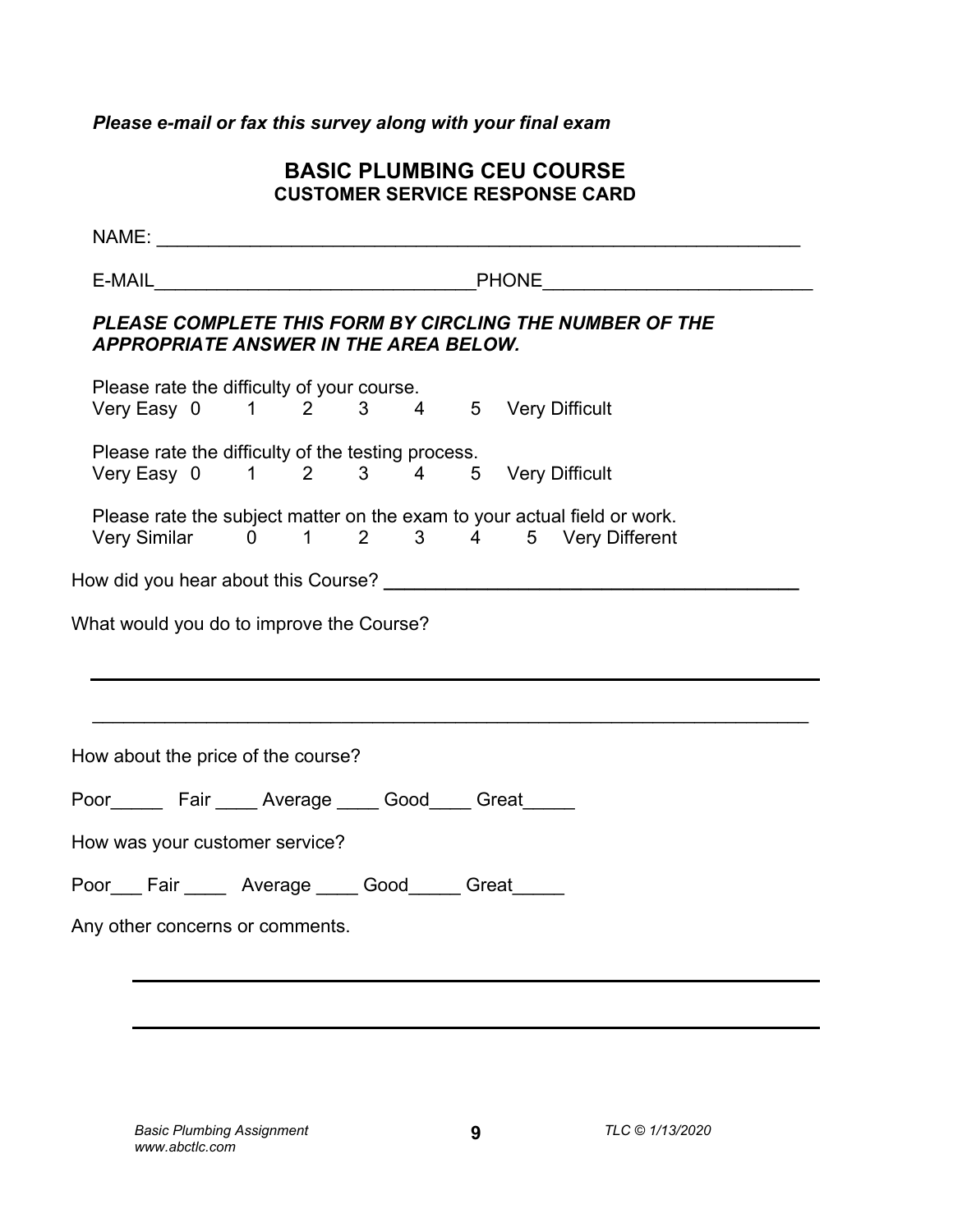## **Rush Grading Service**

If you need this assignment graded and the results mailed to you within a 48-hour period, prepare to pay an additional rush service handling fee of \$50.00. This fee may not cover postage costs. If you need this service, simply write RUSH on the top of your Registration Form. We will place you in the front of the grading and processing line. Thank you...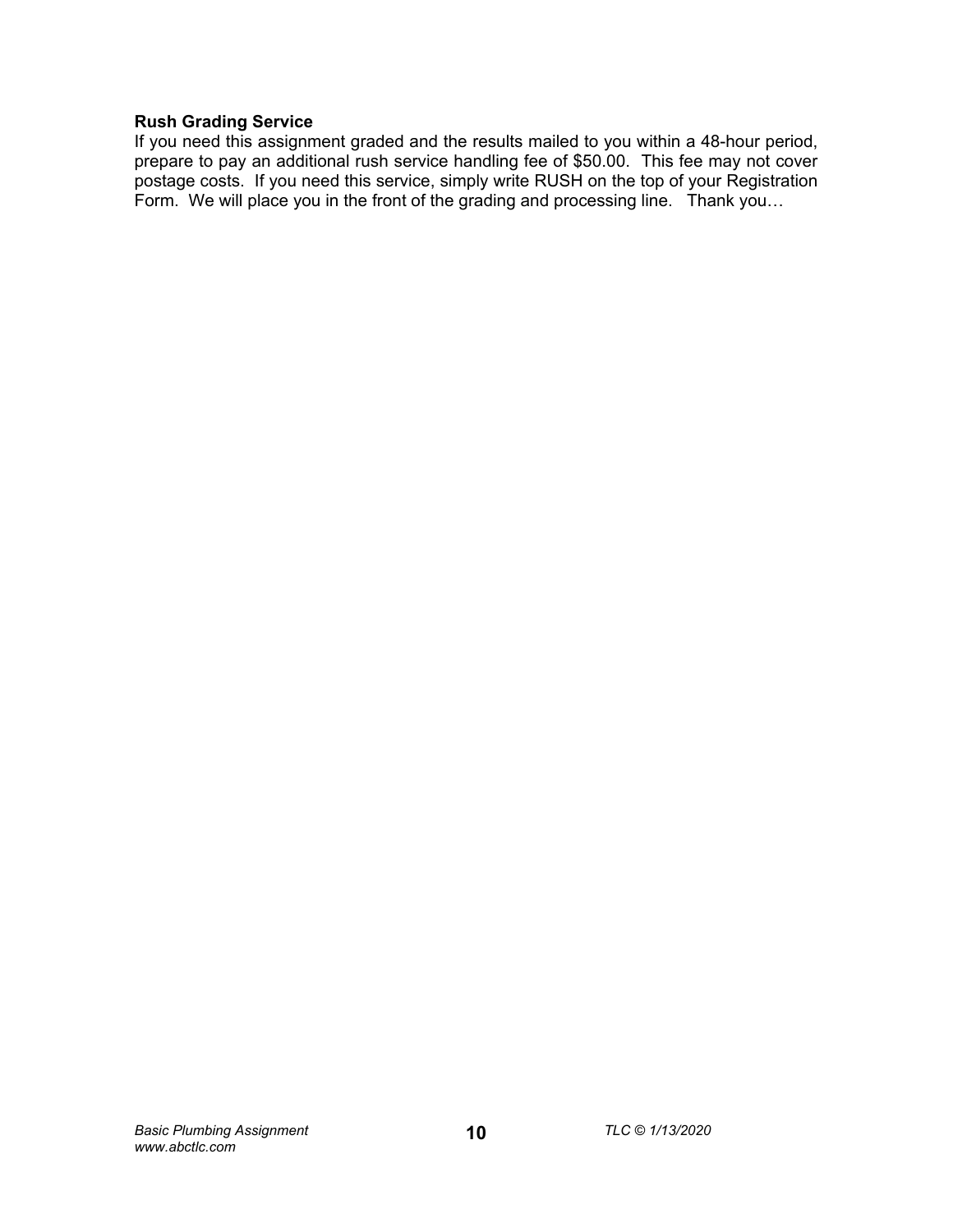# **BASIC PLUMBING CEU Training Course Assignment**

## **The Basic Plumbing CEU course assignment is available in Word on the Internet for your convenience, please visit [www.ABCTLC.com an](http://www.ABCTLC.com)d download the assignment and e-mail it back to TLC.**

You will have 90 days from receipt of this manual to complete it in order to receive your Professional Development Hours (**PDHs**) or Continuing Education Unit (**CEU**). A score of 70 % or better is necessary to pass this course. If you should need any assistance, please email or fax all concerns and the completed **ANSWER KEY** to [info@tlch2o.com.](mailto:info@tlch2o.com) 

Select one answer per question.

## **Hydraulics**

- 1. Hydraulics can be separated into two areas, <u>encomen and hydrokinetics</u>.
- A. Fluid Mechanics C. Mechanical properties of water
- B. Hydrostatics D. None of the above

2. Which of the following terms includes the behavior of all liquids, although it is primarily concerned with the motion of liquids?

- A. Fluid Mechanics C. Hydraulics
- B. Hydrokinetics D. None of the above

3. Which of the following includes the manner in which liquids act in tanks and pipes, deals with their properties, and explores ways to take advantage of these properties?

- A. Pressure C. Hydraulics
- B. Hydrokinetics D. None of the above

4. Which of the following terms includes the consideration of liquids at rest, involves problems of buoyancy and flotation?

- A. Hydrostatics C. Flow
- B. Hydrokinetics D. None of the above

5. Which of the following includes the study of liquids in motion, is concerned with such matters as friction and turbulence generated in pipes by flowing liquids?

- A. Pressure C. Hydraulics
- B. Hydrokinetics D. None of the above
- 6. Which of the following is about the pressures exerted by a fluid at rest?
- A. Hydrostatics C. Flow
- B. Hydrokinetics D. None of the above

7. Which of the following terms is an excellent example of deductive mathematical physics, and in which the predictions agree closely with experiment?

- A. Hydrostatics C. Flow
- B. Hydrokinetics D. None of the above

8. Which of the following terms is usually stated that a fluid is a substance that cannot resist a shearing stress, so that pressures are normal to confining surfaces?

**11**

- A. Hydrostatics C. Flow
- *Basic Plumbing Assignment TLC © 1/13/2020 [www.abctlc.com](http://www.abctlc.com)*  B. Hydrokinetics D. None of the above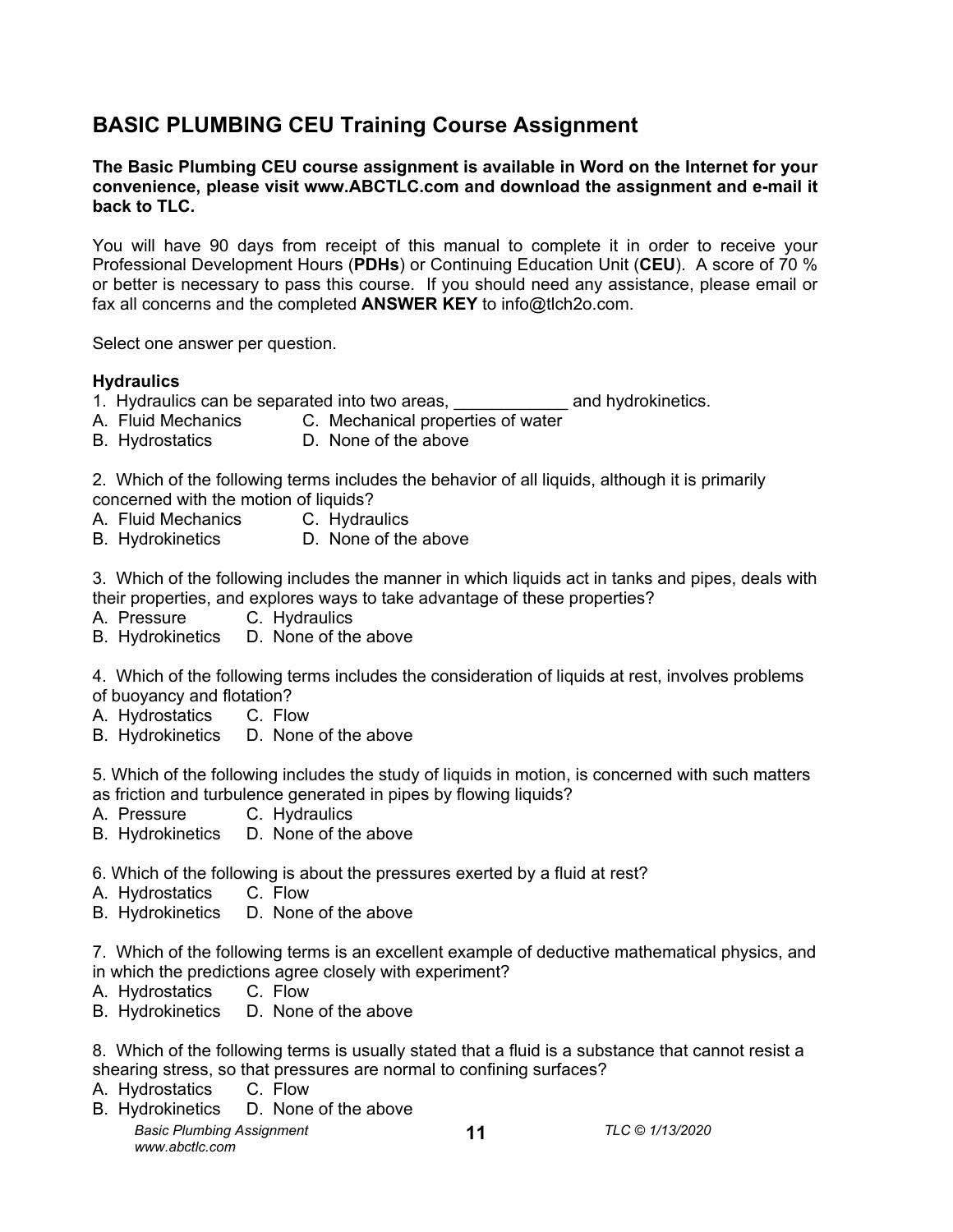9. Hydraulics may be the physical property that varies over the largest numerical range, competing with electrical resistivity.

A. True B. False

## **Barometric Loop**

10. The barometric loop, will provide protection against backsiphonage, is based upon the principle that a water column, at sea level pressure, will not rise above 33.9 feet. In general, barometric loops are locally fabricated, and are 35 feet high. A. True B. False

11. Absolute pressure is equal to gauge pressure plus the atmospheric pressure.

A. True B. False

12. The barometric loop consists of a continuous section of supply piping that abruptly rises to a height of approximately 233 feet and then returns back down to the originating level. A. True B. False

13. The barometric loop is a loop in the piping system that effectively protects against backpressure.

A. True B. False

14. The barometric loop may not be used to protect against backsiphonage.

A. True B. False

15. Gauge pressure is simply the pressure read on the gauge. If there is no pressure on the gauge other than atmospheric, the gauge will read zero.

A. True B. False

16. Which of the following terms could be measured an absolute scale, pounds per square inch absolute (psia), or gauge scale, (psiag)?

- A. Pressure **C. Atmospheric pressure**
- B. Gauge pressure D. None of the above
- 17. According to the text, absolute pressure and gauge pressure?
- A. Referred to using pressure C. Permanent forces tangential
- B. Are related D. None of the above
- 18. Which of the following terms at sea level is 14.7 psai?
- A. Pressure C. Atmospheric pressure
- B. Gauge pressure D. None of the above
- 19. Which of the following terms is the total pressure?
- A. Absolute pressure C. Atmospheric pressure
- B. Gauge pressure D. None of the above

## **Water Supply System**

20. The house's water supply may come from a private well or a **The State of that** connects to a city water main.

- A. Hot water heater C. Service pipe
- B. City-owned lines D. None of the above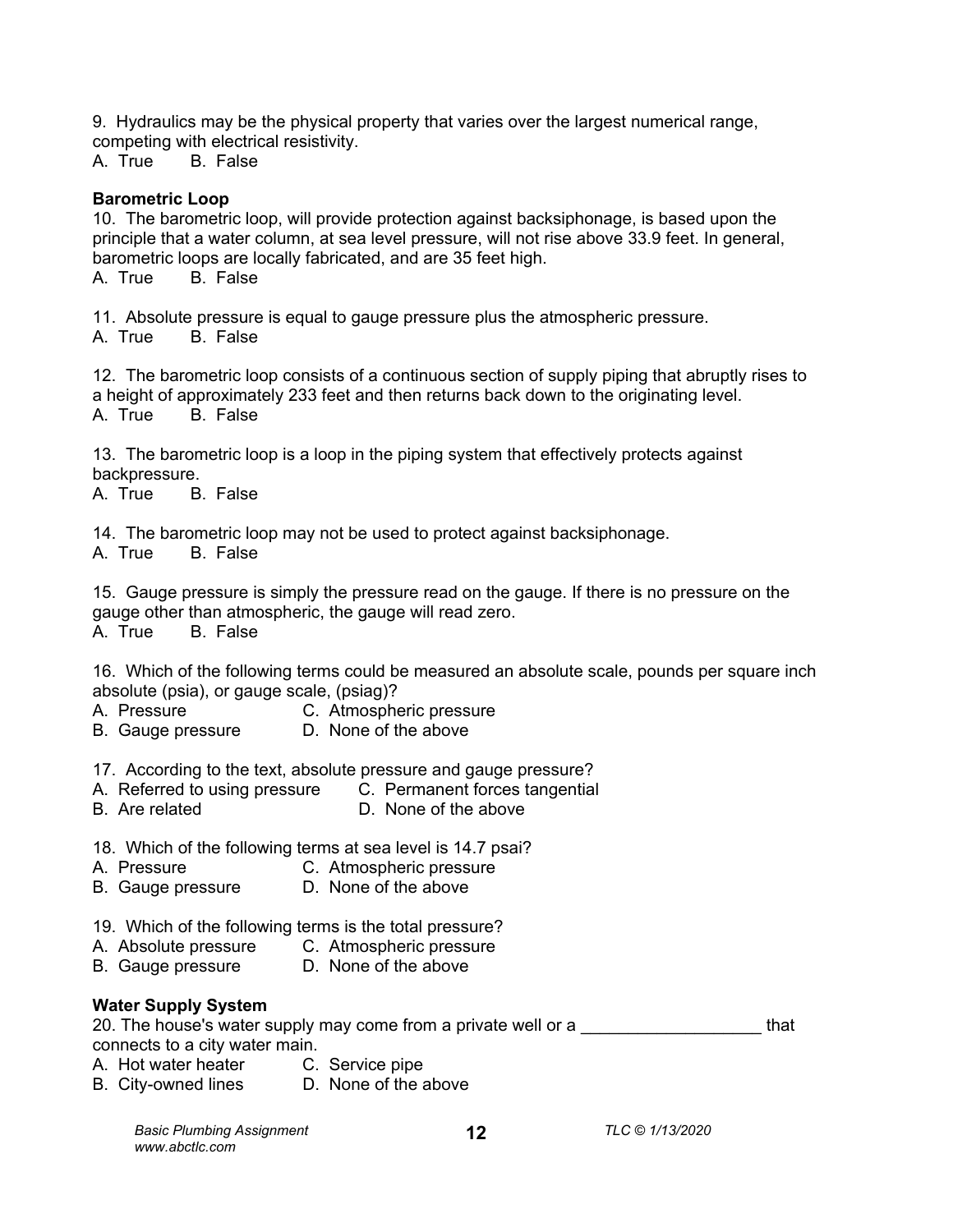21. Which of the following is usually the dividing point between the city-owned lines and the homeowner's lines?

- A. Meter **C. City-owned lines**<br>B. City water main **C. None of the Above**
- B. City water main
- 
- 

22. The water line or service line should have a \_\_\_\_\_\_\_\_\_\_\_\_\_\_\_\_\_\_\_\_\_\_ located near the beginning of the incoming line so the water supply can be stopped in case of repairs or an emergency.

- A. City water main C. Corp
- B. Shut-off valve **D.** None of the above

23. Which of the following are made of copper, CPVC plastic, or in older homes possibly galvanized steel?

- A. Water supply lines C. DVW
- B. City-owned lines D. None of the above

## **System Elements**

24. Distribution mains function is to carry water from the water source or treatment works to users, these are the pipelines that make up the?

- A. Complete gridiron system C. Distribution system
- B. Distribution tree D. None of the above

25. Arterial main are interconnected with smaller distribution mains to form a complete gridiron system and are mains for?

- A. Increasing water pressure C. Distribution mains of large size
- B. Fire protection D. None of the above
- 26. Storage reservoirs are structures used to store water and **the supply or** pressure in the distribution system.
- A. Increase water pressure C. Main line isolation
- B. Equalize **D.** None of the above
- 27. Booster stations are used to  $\frac{1}{2}$  from storage tanks for low-pressure mains.<br>A. Increase water pressure  $\frac{1}{2}$  C. Boost flow
- A. Increase water pressure C. Boost flow
- B. Equalize **D.** None of the above

28. Valves control the flow of water in the distribution system by isolating areas for repair or by?

- A. Bypasses **C. Regulating system flow or pressure.**
- B. Complete gridiron system<br>B. Complete gridiron system<br>D. None of the above
- 29. Gate valves should be used in the **the solution** for main line isolation.
- A. Curtailing the service C. Distribution system
	-
- B. Complete gridiron system D. None of the above

#### **Butterfly Valve**

30. Butterfly valves are rotary type of valves usually found on large transmission lines, and may also have an additional valve beside it known as a\_\_\_\_\_\_\_\_\_\_\_ to prevent water hammer.

- A. Bypass C. PRV
- 
- B. Complete gridiron system D. None of the above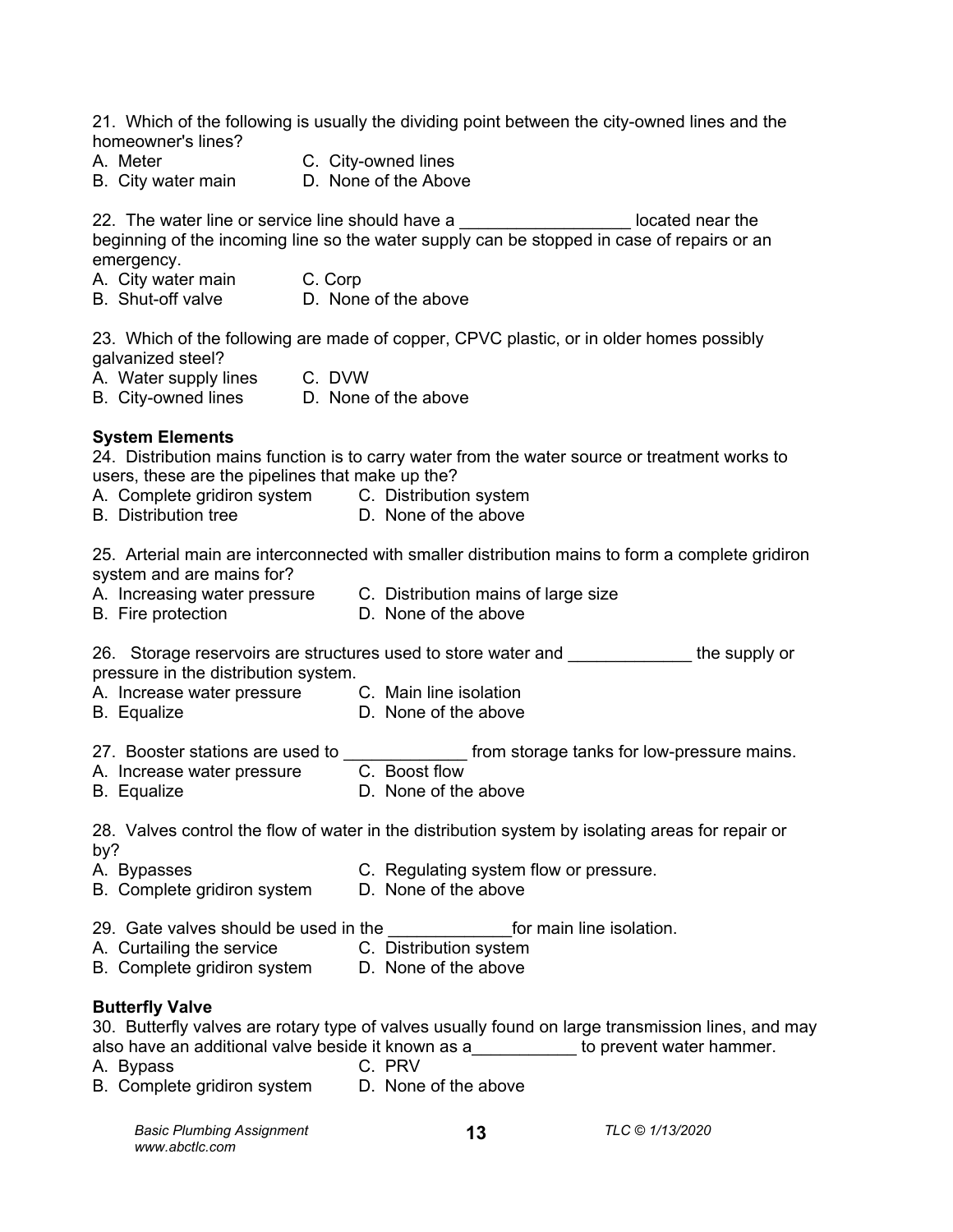#### **Water Distribution Valves**

31. One purpose of installing shutoff valves in water mains at various locations within the distribution system is to allow sections of the system to be  $\qquad \qquad \text{or}$ maintenance without significantly curtailing service over large areas.

A. Adjusting the pressure C. Taken of service for repairs

B. Open or close the valve D. None of the above

32. According to the text, at intersections of distribution mains, the number of valves required is normally one less than the number of?

A. Ties C. Throttling purposes<br>B. Radiating mains B. None of the above

B. Radiating mains

33. For large shutoff valves, it may be necessary to surround the valve operator or entire valve within a vault or manhole to allow?

A. Minimum flow restriction C. Dependability

B. Repair or replacement D. None of the above

34. All buried small- and medium-sized valves should be installed in the sidewalk.

A. True B. False

#### **Gate Valves**

35. In the distribution system, gate valves are used when a straight-line flow of fluid and?

A. Throttling purposes C. Minimum flow restriction

B. Repair or replacement D. None of the above

36. In the distribution system, or on a residential job, gate valves are so-named because the part that either **the contract of the valve acts somewhat like a gate.** 

A. Fully drawn up C. Stops or allows

B. Repair or replacement D. None of the above

37. If the valve is wide open, the gate is \_\_\_\_\_\_\_\_\_\_\_\_\_\_\_\_\_ into the valve bonnet.

- A. Fully drawn up C. Throttled
- B. Repaired or replaced D. None of the above

38. There is little pressure drop or flow restriction through the valve. Gate valves are not suitable for?

A. Throttling purposes C. Dependability

B. PRV D. None of the above

39. The control of flow is easy because of the valve's design, and the flow of fluid A. True B. False

#### **Ball Valves**

40. Most ball valves require only a 180-degree turn to either completely open or close the valve.

A. True B. False

41. Some ball valves are operated by planetary gears.

A. True B. False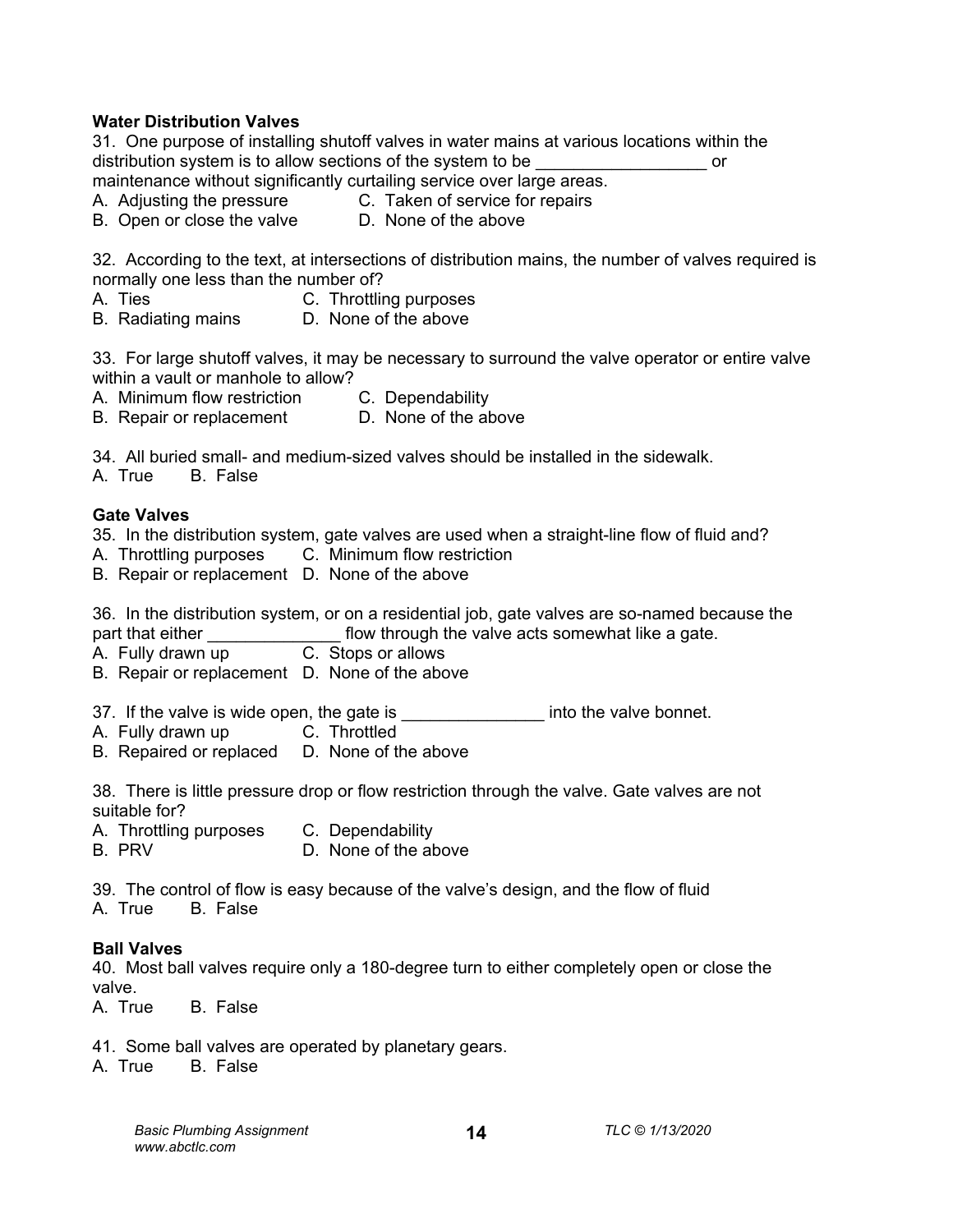42. Ball valves should be either fully-on or fully-off, some ball valves also contain a swing check located within the ball to give the valve a check valve feature.

A. True B. False

## **Valve Exercising**

43. Valve exercising should be done to locate inoperable due to freezing or build-up of rust or corrosion and done once per year to detect \_\_\_\_\_\_\_\_\_\_\_\_\_\_\_\_\_\_\_ and to prevent valves from becoming

- A. Malfunctioning valves C. Connecting individual buildings
- B. Working fluid D. None of the above

44. A valve inspection should include drawing valve location maps to show distances to the from specific reference.

- A. Valve(s) C. House
- B. Stoneline D. None of the above

45. Service connections are used to **All and Service connections** are used to the service or other plumbing systems to the distribution system mains.

A. Malfunctioning valves C. Connect individual buildings

B. Working fluid D. None of the above

## **If Excessive Torque is Needed to Work the Valve**

46. One cause of a valve failing to open are variations in the temperature and/or pressure of the?

- A. Working fluid C. Length of exposure
- B. Closing torque applied D. None of the above

47. Depending on the seat and wedge material, \_\_\_\_\_\_\_\_\_\_\_\_\_\_\_\_\_\_\_\_\_\_\_\_\_\_\_\_\_\_\_\_\_\_ and closing torque applied, thermal binding can occur in high temperature situations.

- A. High pressure side C. Valve sealing surfaces
- B. Length of exposure D. None of the above

48. Over-pressurization is when a valve can example that when high pressure enters the cavity and has no way to escape.

- A. Over-pressurization C. Lock in the open position
- B. Lock in the closed position D. None of the above
- 49. Tuberculation corrosion is caused by chemical changes produced by?
- A. Closed position C. Electricity or electrolysis
- B. Chemical changes D. None of the above

50. A single direction sealing gate valve has a nameplate on the side of the valve that has a relief hole or pressure equalizer.

**15**

A. True B. False

51. Corrosion will increase the C-Factor and the carrying capacity in a pipe.

A. True B. False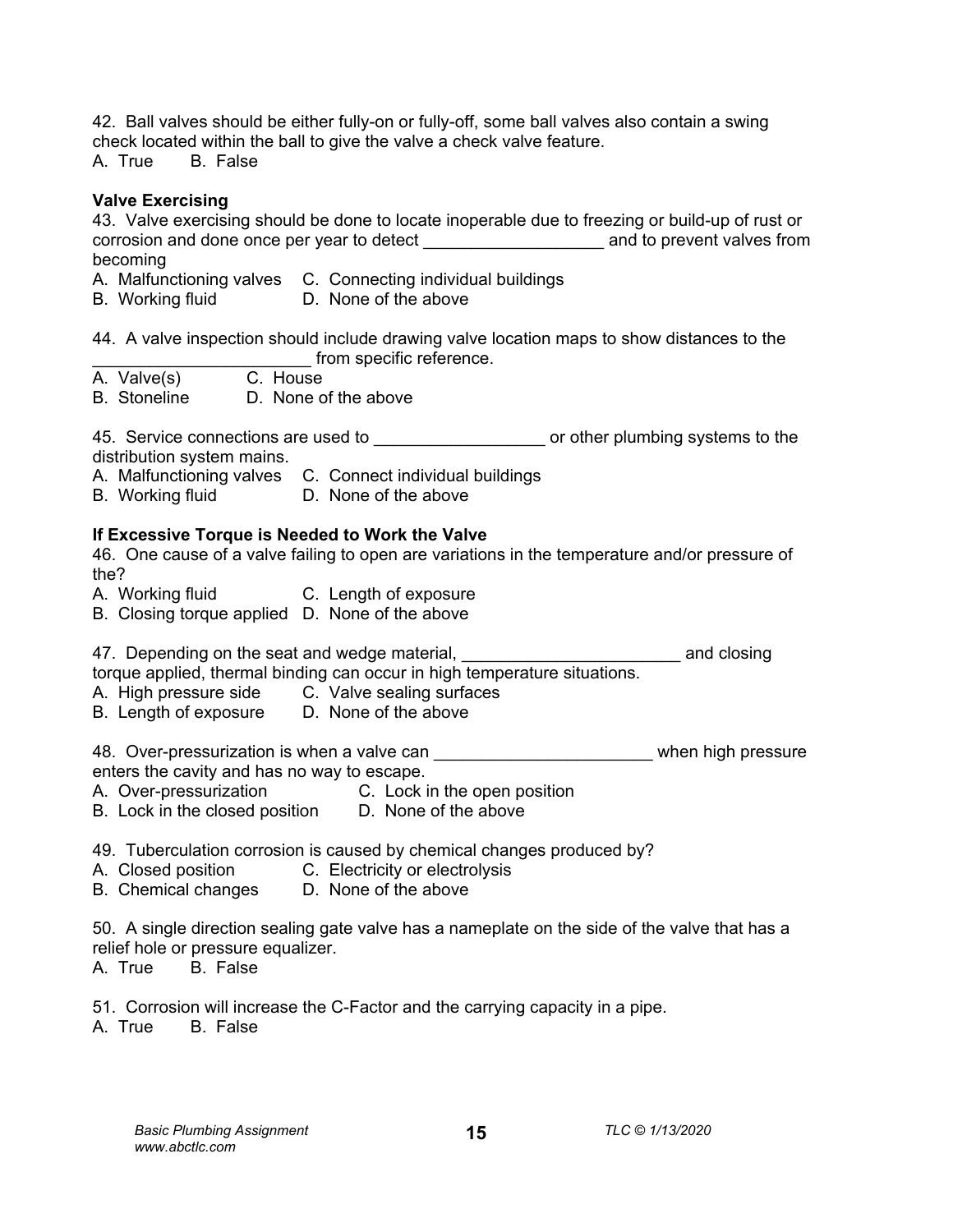## **Knife Gate Valve**

52. Install the Knife Gate valve so that the arrows on both sides of the body are in the direction of?

- A. Positive pressure differential C. Direction of the service
- B. Bonnet D. None of the above
- 

## **Common Rotary Valves**

53. Globe valve, a rotary valve are rare to find in most distribution systems, but can be found at treatment plants.

A. True B. False

54. Most Globes have compact OS & Y type, bolted bonnet, rising stems, with renewable seat rings.<br>A. True

B. False

55. According to the text, Globe valves should usually be installed with the inlet below the bonnet.

A. True B. False

56. For light throttling service, the valve may be installed so that the flow enters over the bottom of the seat and goes up through it.

A. True B. False

57. The globe valve may be installed in other orientations, but any deviation from vertical is a compromise.

A. True B. False

## **Valve Glossary**

58. Air and Vacuum relief valve: Both of these functions are in one valve.

A. True B. False

59. Which of the following valves are used to deliver water from a high pressure to a lowpressure system?<br>A. Pressure relief

- 
- C. Pressure sustaining valve<br>D. None of the above
- B. Pressure regulating valve

60. Which of the following valves is the simplest type of surge pressure relief is a pressure relief valve?

- A. Pressure relief C. Pressure sustaining valve
- B. Pressure regulating valve D. None of the above
- 61. Which of the following valves respond to pressure variations at their inlets?
- A. Pressure relief C. Pressure sustaining valve
- B. Pressure regulating valve D. None of the above

62. Distribution system water quality can be adversely affected by improperly constructed or poorly located blowoffs of vacuum or?

- A. Air relief valves C. Altitude-Control Valve
- B. Butterfly valve **D.** None of the above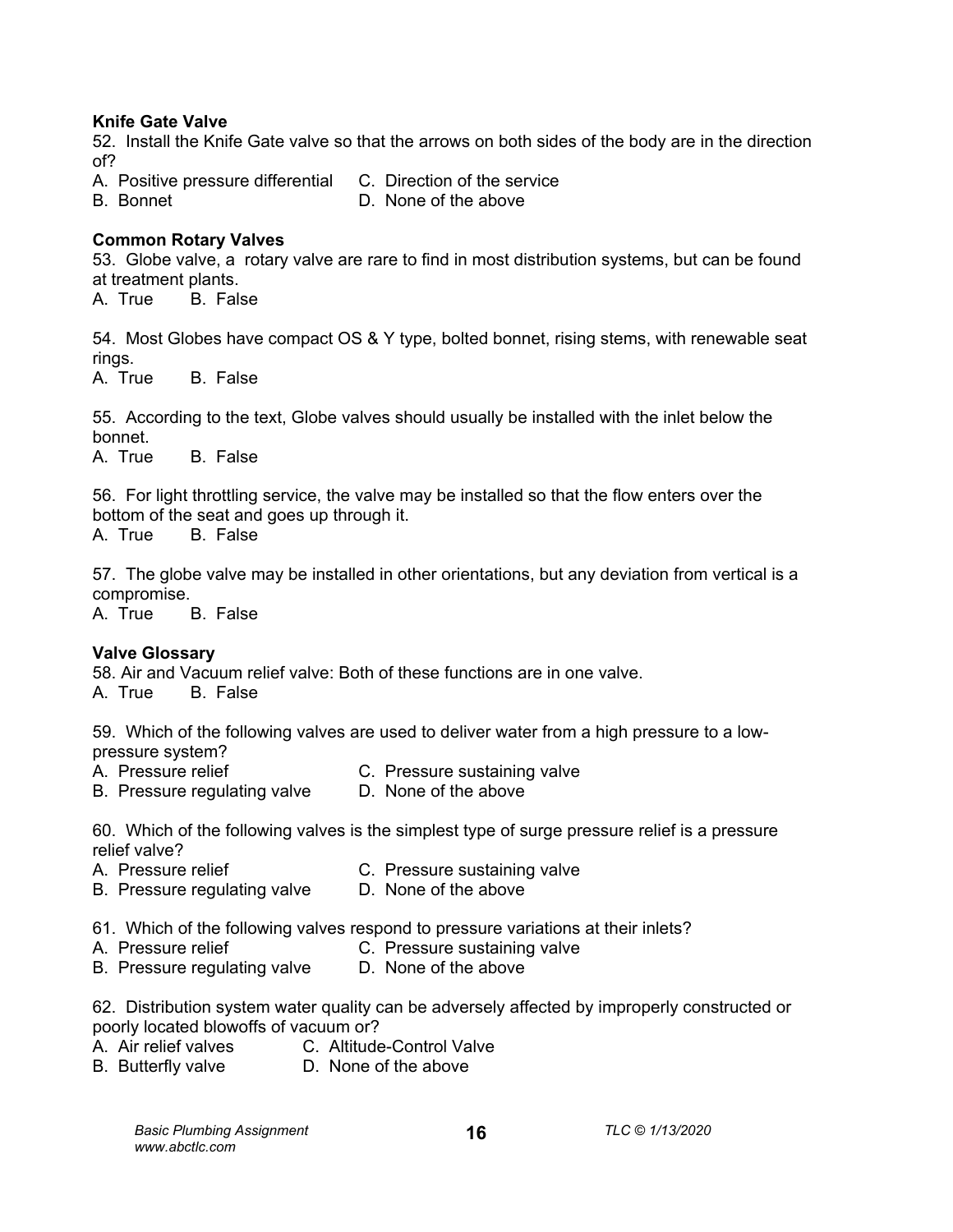63. Which of the following are often used on supply lines to elevated tanks or standpipes.

- A. Air relief valves C. Altitude Valve
- B. Butterfly valve **D.** None of the above

64. Which of the following valves close automatically when the tank is full and open when the pressure on the inlet side is less than that on the tank side of the valve.

- A. Air relief valves C. Altitude-Control Valve
- B. Butterfly valve **D.** None of the above

65. Which of the following valves are often used on the discharge side of pumps to prevent backflow?

- A. Check valve C. Automatic flow-control valve
- B. Gate valve D. None of the above

66. To prevent water contamination **Example 20** in the distribution system lines must be placed in locations that cannot be flooded.

- A. Air relief valves C. Altitude-Control Valve
- B. Air and Vacuum relief valve D. None of the above

67. The common complaint of Milky Water is sometimes solved by the installation of?

- A. Air relief valves C. Altitude-Control Valve
	-
- B. Air and Vacuum relief valve D. None of the above

68. Which of the following valves is a linear valve used to isolate sections of the water main, to permit emergency repairs without interruption of water service to customers?

- A. Pressure relief C. Pressure sustaining valve
- B. Gate valve D. None of the above

69. Which of the following valves control the high water level and prevent overflow?

- A. Air relief valves C. Altitude-Control Valve
- B. Air and Vacuum relief valve D. None of the above

70. Which of the following valves is designed to, 1. Prevent overflows from the storage tank or reservoir?

- A. Air relief valves C. Altitude-Control Valve
- B. Air and Vacuum relief valve D. None of the above

71. Which of the following valves is to maintain a constant water level as long as water pressure in the distribution system is adequate?

- A. Air relief valves C. Altitude-Control Valve
- B. Air and Vacuum relief valve D. None of the above

72. Which of the following valves has a movable disc as large as the full-bore opening of the valve.

- A. Butterfly valve C. PRVs
- B. Air and Vacuum relief valve D. None of the above

73. Which of the following valves maintains constant downstream pressure regardless of fluctuating demand.

- A. Pressure relief C. Pressure sustaining valve
- B. Check valve **D.** None of the above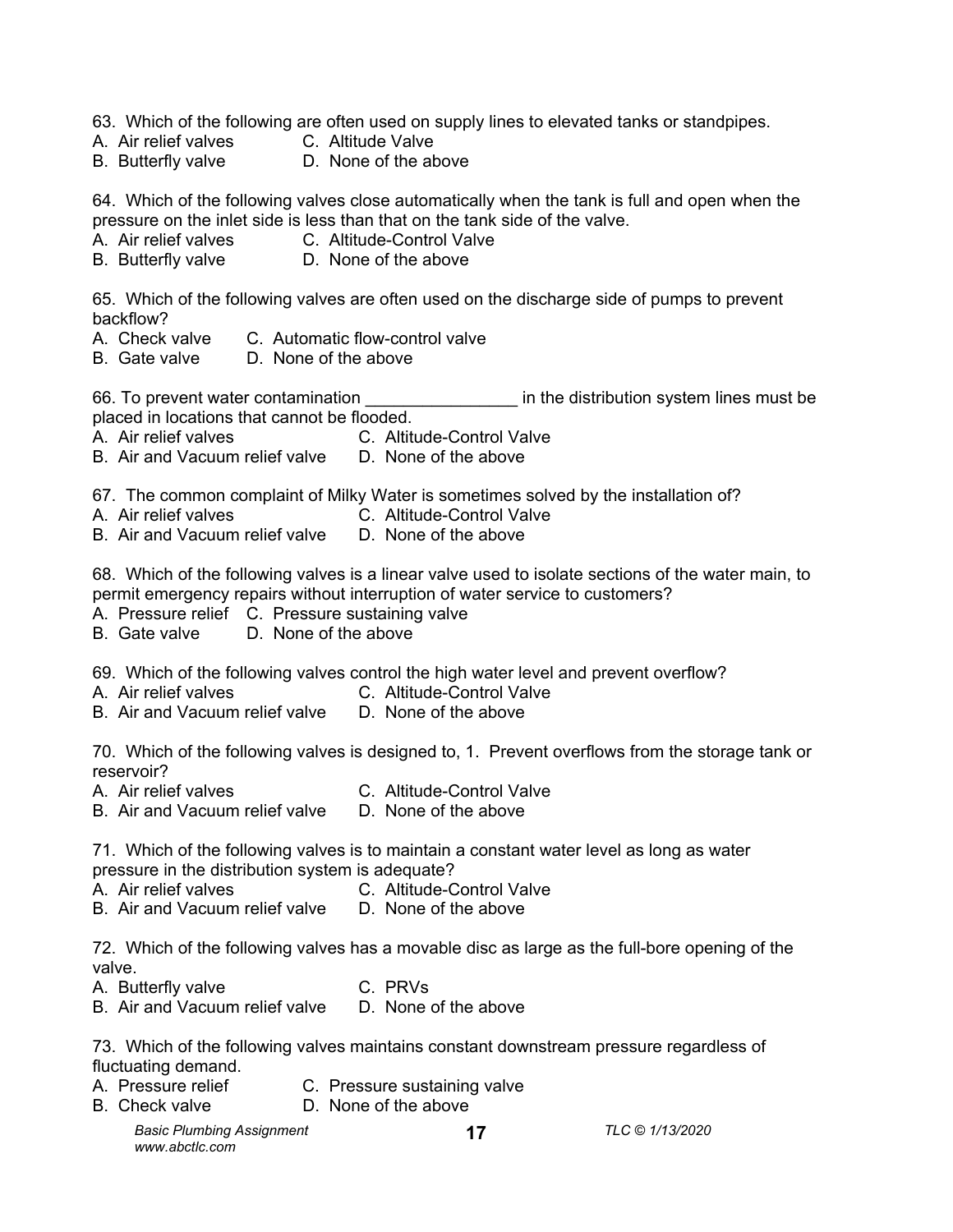| 74. Which of the following valves controls water pressure by restricting flows, the pressure<br>downstream of the valve regulates the amount of flow?<br>A. Pressure relief<br>C. Pressure sustaining valve<br>D. None of the above<br>B. Pressure regulating valve |
|---------------------------------------------------------------------------------------------------------------------------------------------------------------------------------------------------------------------------------------------------------------------|
| 75. Which of the following valves are of the globe valve design?<br>A. Pressure relief<br>C. Pressure sustaining valve<br>D. None of the above<br>B. Pressure regulating valve                                                                                      |
| 76. Which of the following valves control water pressure and operate by restricting flows.<br>A. Pressure relief<br>C. Pressure sustaining valve<br>D. None of the above<br>B. Pressure regulating valve                                                            |
| <b>Tree System</b><br>77. The Tree system consists of a single main that<br>as it leaves the<br>source and progresses through the area originally served.<br>A. Connect individual buildings C. Decreases in size<br>D. None of the above<br>B. By laying out       |
| 78. Smaller pipelines<br>the main and divide again, much like the trunk<br>and branches of a tree.<br>C. Limit the expansion<br>A. Branch off <b>A.</b> Branch of <b>A.</b> A. Branch of <b>A.</b><br>D. None of the above<br>B. Decrease                           |
| 79. There are several advantages gained by laying out water mains in a loop or grid, with<br>feeder and distributor mains interconnecting at roadway intersections and other regular<br>intervals.<br>A. True<br><b>B.</b> False                                    |
| 80. Newer water systems are frequently expanded with planning and developed into a tree-like<br>system.<br>A. True<br><b>B.</b> False                                                                                                                               |
| <b>Friction Loss</b>                                                                                                                                                                                                                                                |

81. The damaged section can be isolated and the remainder of the system will still carry pressure, water will not be distributed if a single section fails.

A. True B. False

82. During periods of peak fire flow demand, there will be less impact from **with the lest** in water mains as the velocity within any given section of main.

- A. Carrying capacity C. Static pressure<br>B. Friction loss B. None of the abo
- D. None of the above

## **Types of Pipes Used in the Water Distribution Field Plastic Pipe (PVC)**

83. Plastic pipe has seen extensive use available in different lengths and sizes, it is lighter than steel or copper and requires no special tools to install.<br>A. True B. False

B. False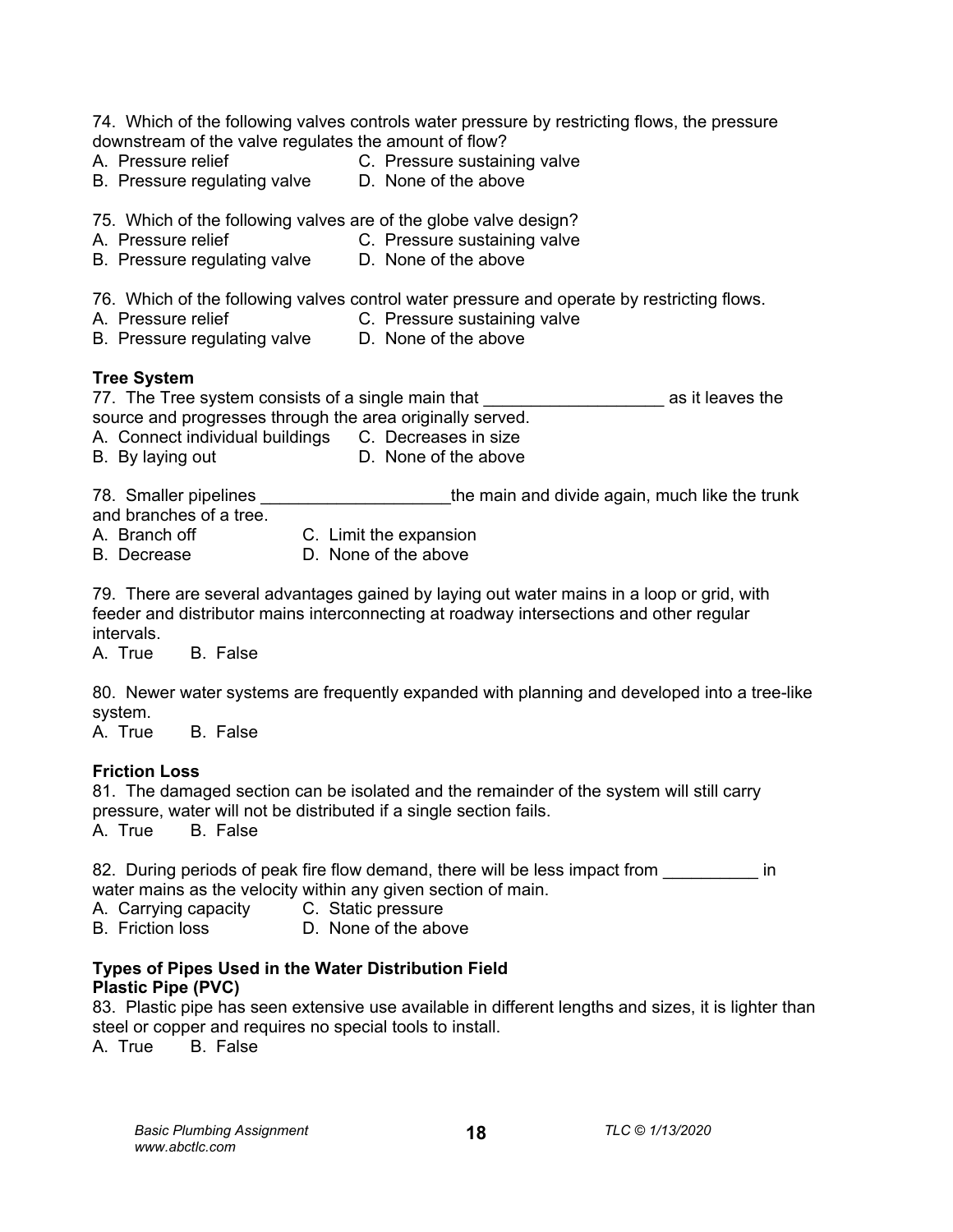84. A CPVC pipe can be used only in cold-water systems with temperatures up to 110°F. A. True B. False

85. Plastic pipe has complete resistance to corrosion; and, in addition, it can be installed aboveground or below ground. has several advantages over metal pipe: it is flexible; it has superior resistance to?

- 
- A. Ease of installation C. Rupture from freezing
- B. Complete resistance to corrosion D. None of the above

86. PVC pipes are made of tough, strong thermoplastic material that has of physical and chemical properties.<br>A. An excellent combination

- - C. Complete resistance to corrosion
- B. Chemical resistance D. None of the above

87. PVC's chemical resistance and \_\_\_\_\_\_\_\_\_\_\_\_ make it an excellent material for application in various mechanical systems.

- A. Ease of installation C. Design strength
- B. Greater resistance D. None of the above

88. According to the text, often polyvinyl chloride is further chlorinated to obtain a stiffer design, a higher level of impact resistance, and a subsequent to extremes of temperature.

- A. Greater resistance C. Complete resistance to corrosion
- B. Chemical resistance D. None of the above

89. Which of the following and economy makes plastic pipe popular for use in either water distribution and supply systems or sewer drainage systems?

- A. Ease of installation C. Stamped on the outside
- B. Working pressure D. None of the above

90. You will want to date and collect coupons or tap cut-outs to determine the condition of the pipe or?

- A. Measure the corrosion C. Determine the C Factor
- B. Chemical resistance D. None of the above

## **Plastic Pipe (PVC)**

91. A main advantage of PVC piping is its lightweight, allowing for?

- A. Easy installation C. Measuring the shock load
- B. Measuring the corrosion D. None of the above

92. The National Sanitation Foundation currently lists most brands of PVC pipe as being acceptable for potable water use, this information should be stamped on the outside of the pipe,<br>along with and temperature, diameter and pipe manufacturer. and temperature, diameter and pipe manufacturer.

- A. Working pressure C. Expiration
- B. Chemical resistance D. None of the above

93. PVC pipe will have the highest C Factor of all the above pipes, the higher the C factor the?

- A. Smoother the pipe **C. Rougher the interior** 
	-
- B. Ability to withstand shock loads D. None of the above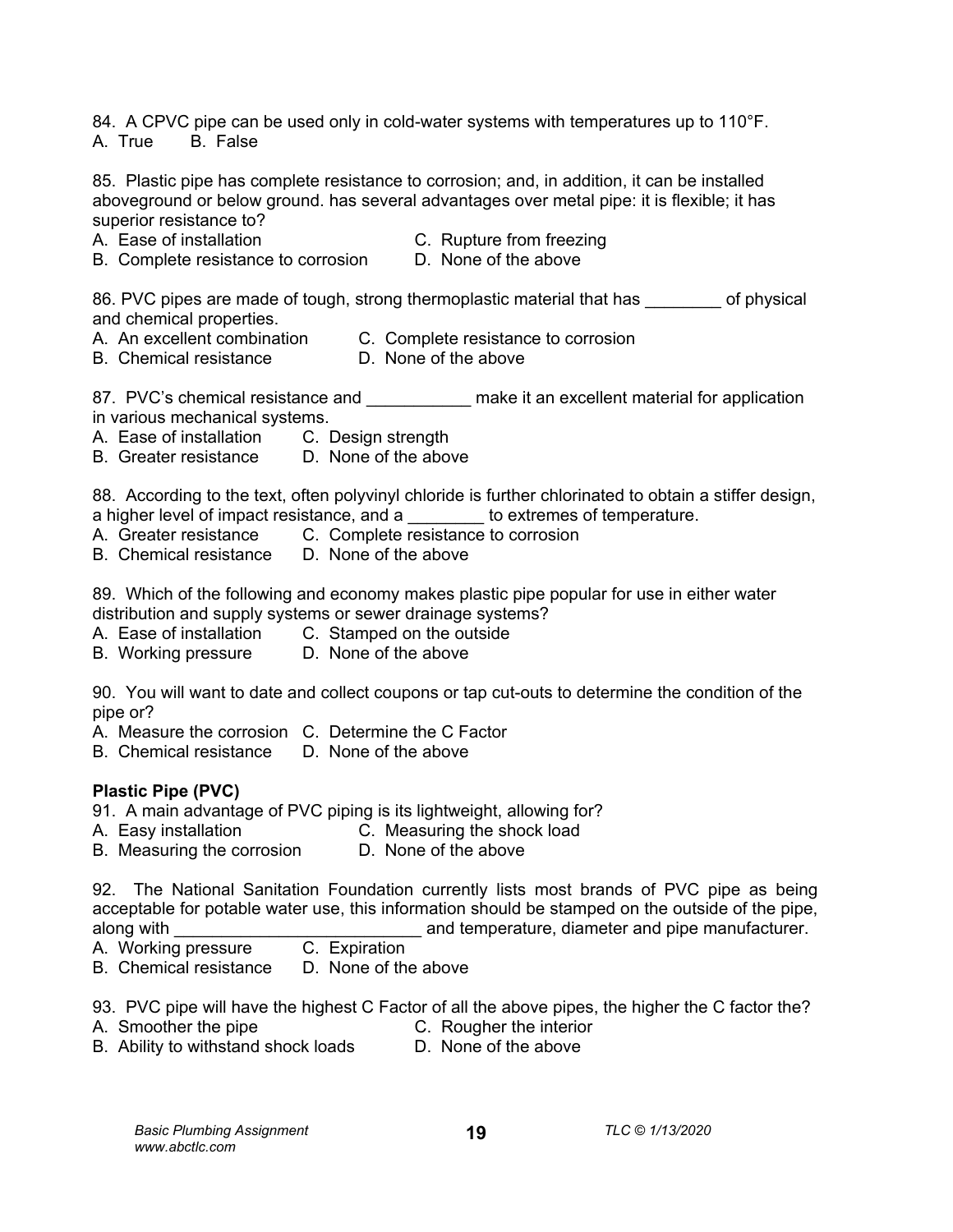94. Since PVC is non-metallic, a tracer wire must be installed with the PVC water main so that it can be located after burial.

A. True B. False

## **Cast Iron (CIP)**

95. CIP can be found in diameters from 3" to 48". A. True B. False

96. Advantages of CIP are its long life, ability to withstand shock loads and to withstand working pressures up to 120 psi.<br>A True B False

**B.** False

## **Ductile Iron Pipe (DIP)**

97. DIP can be purchased in 4" to 45" diameters and lengths of 18' to 20'. A. True B. False

98. DIP was developed to \_\_\_\_\_\_\_\_\_\_\_\_\_ associated with cast iron pipe.

A. Overcome the breakage problems C. Provide a High C Factor<br>B. Be nearly indestructible C. None of the above B. Be nearly indestructible

- 
- 99. DIP's main advantage is that it is \_\_\_\_\_\_\_\_\_\_\_\_\_by internal or external pressures.<br>A. Overcome the breakage problems C. Provide a High C Factor A. Overcome the breakage problems
- B. Nearly indestructible **D.** None of the above
	-

100. It is sometimes protected from highly corrosive soils by wrapping the pipe in plastic

- sheeting prior to installation, this practice can greatly  $\rule{1em}{0.15mm}$  of this type of pipe.<br>A. Overcome the breakage problems  $\rule{1.15mm}$  C. Provide a High C Factor A. Overcome the breakage problems
- 
- B. Extend the life **B.** Compared C. None of the above

## **Steel Pipe**

101. Steel pipe is usually galvanized or dipped in coal-tar enamel and wrapped with coal-tar impregnated felt to reduce?

A. Corrosion problems C. Good yielding<br>B. Costs C. D. None of the a

D. None of the above

102. Steel pipe is available in various diameters and in 20' or 21' lengths; its main advantage is the ability to form it into a variety of shapes.

A. True B. False

103. Steel pipe's advantage is that it is able withstand corrosion by both soil and water. A. True B. False

104. From a health standpoint coal-tar products are undergoing scrutiny and it is recommended that the appropriate regulatory agencies be contacted prior to use of this material. A. True B. False

## **Asbestos Cement Pipe (ACP**)

105. ACP is available in diameters from 3" to 36" and in 13' lengths. A. True B. False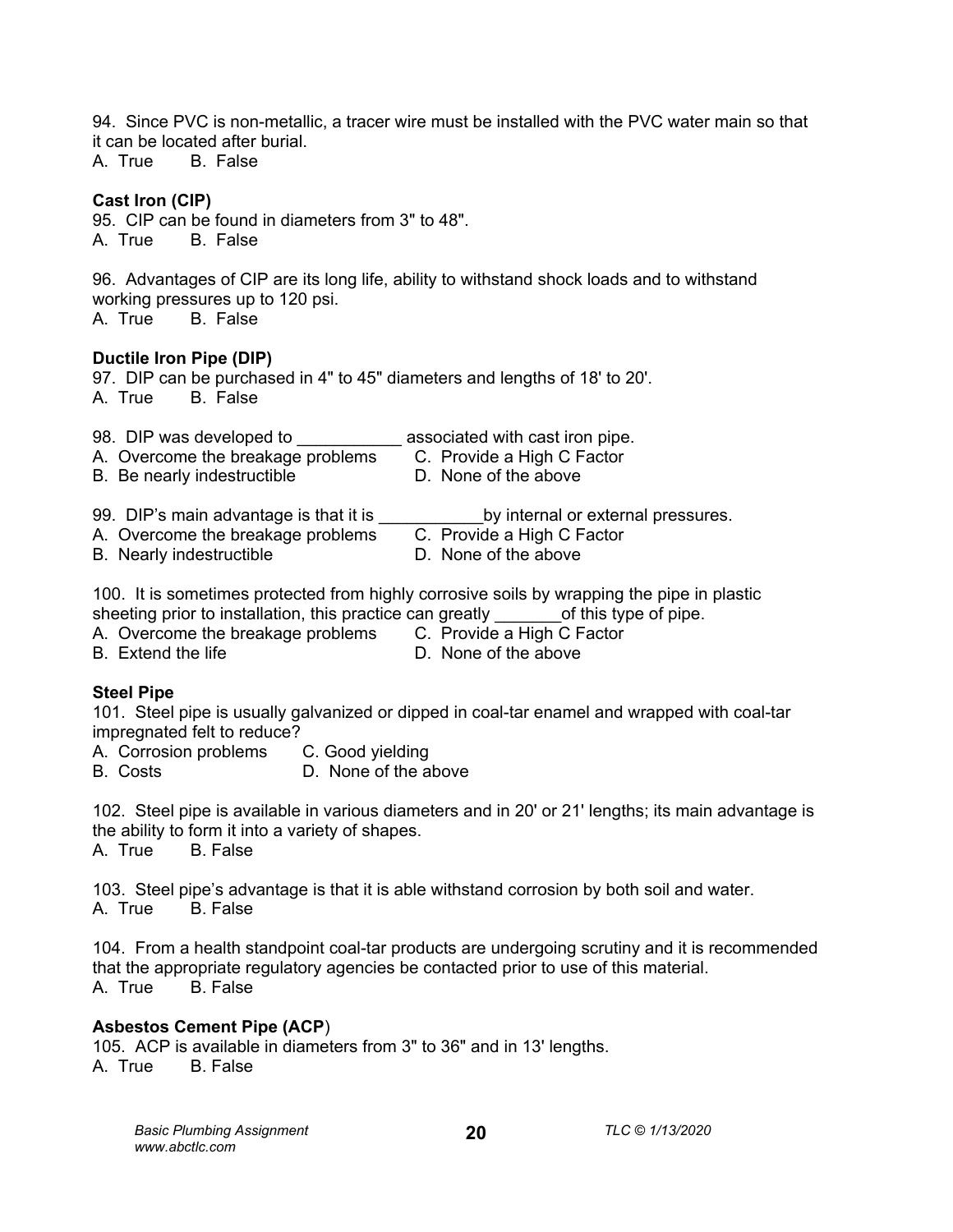106. ACP main advantages are its ability to \_\_\_\_\_\_\_\_\_\_\_\_\_\_\_ and its excellent hydraulic flow characteristics due to its smoothness.

A. Withstand corrosion C. Transfer less friction

B. Lower C factor **D. None of the above** 

107. ACP main disadvantage is that it is \_\_\_\_\_\_\_\_\_\_\_\_\_ during construction or by shock loading.

A. Very light weight C. Transfer less friction

B. Brittle and is easily broken D. None of the above

108. According to the text, ACP has some concern regarding the possible release of asbestos fibers in corrosive water and there has much debate over the health effects of ingested asbestos.

A. True B. False

109. Precautionary measures must be taken to protect water utility workers when cutting, tapping or otherwise handling this type of pipe. A. True B. False

#### **Galvanized Pipe**

110. Galvanized pipe is manufactured in 21-ft lengths and is coated with zinc the outside only. A. True B. False

111. Pipe sizes are based on nominal inside diameters, these diameters vary with the thickness of the pipe.

A. True B. False

112. According to the text, outside pipe diameters remain constant so that pipe can be?

- A. Flanged C. Threaded for standard fittings
	-
- B. Connected to Sharkbites D. None of the above

113. Galvanized pipe is commonly used for the water distributing pipes inside a building to supply hot and cold water to?<br>A. The fixtures C.

- C. Copper fittings
- B. The water heater D. None of the above

## **Copper**

114. Copper is one of the least widely used materials for tubing, this is because it does not rust and is highly resistant to any bending.

A. True B. False

115. K pipe has the thickest walls. A. True B. False

116. Copper pipe M has the thinnest walls. A. True B. False

117. Soldering allows all the tubing and fittings to be set in place before the joints are finished. A. True B. False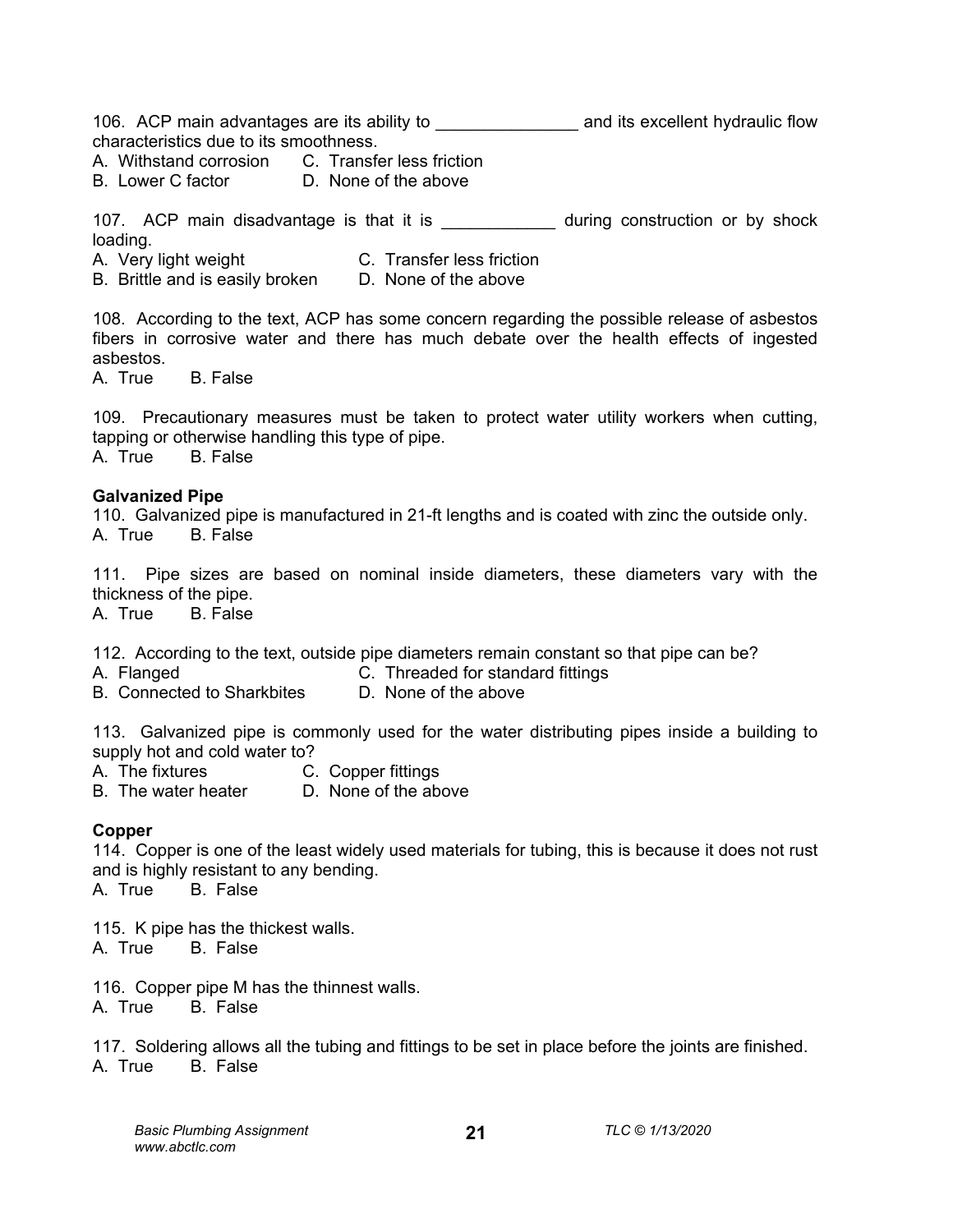118. Hard temper tubing is available in 40- or 60-ft coils, while soft tubing comes in 12- and 20 ft straight lengths.

A. True B. False

119. Type K copper tubing is available in either rigid or flexible and is primarily used for in the water distribution systems.

A. Exposed lines C. Straight lengths

B. Underground service D. None of the above

120. Type copper tubing is also available in either hard or soft temper and either in coils or straight lengths.

A. L C. K

B. M D. None of the above

121. Soft temper tubing is often used as replacement plumbing because of the tube's flexibility, which allows?

- A. Exposed lines C. Straight lengths<br>B. Easier installation D. None of the above
- B. Easier installation

122. Type L copper tubing is widely used in?

- A. Branches C. Water distribution systems
- B. Above ground D. None of the above

123. Type M copper tubing is made in hard temper only and is available in straight lengths of 12 and 20 ft. It has a thin wall and is used for?

- A. Branch supplies C. Water distribution systems
- B. Above ground D. None of the above

124. Type M copper tubing is also used for chilled water systems, for exposed lines in hotwater heating systems, and for?

- A. Exposed lines C. Drainage piping
- B. Above ground D. None of the above

#### **Backflow Introduction**

125. Cross-Connection was addressed by passage of the "Federal Safe Drinking Water Act" as developed by the Environmental Protection Agency (E.P.A.).

A. True B. False

126. The SDWA tasked each state with primary enforcement responsibility for a program to assure access to safe drinking water by all citizens.

A. True B. False

127. Which of the following rules are required to be at least as stringent as the federal regulations as developed and enforced by the E.P.A.?

- A. Enforcement responsibility C. Cross-Connection Control
- B. State program regulations D. None of the above

128. Which of the following definition terms is "the link or channel connecting a source of pollution with a potable water supply?"

**22**

- A. Direct piping C. Cross-Connection
- B. Backflow D. None of the above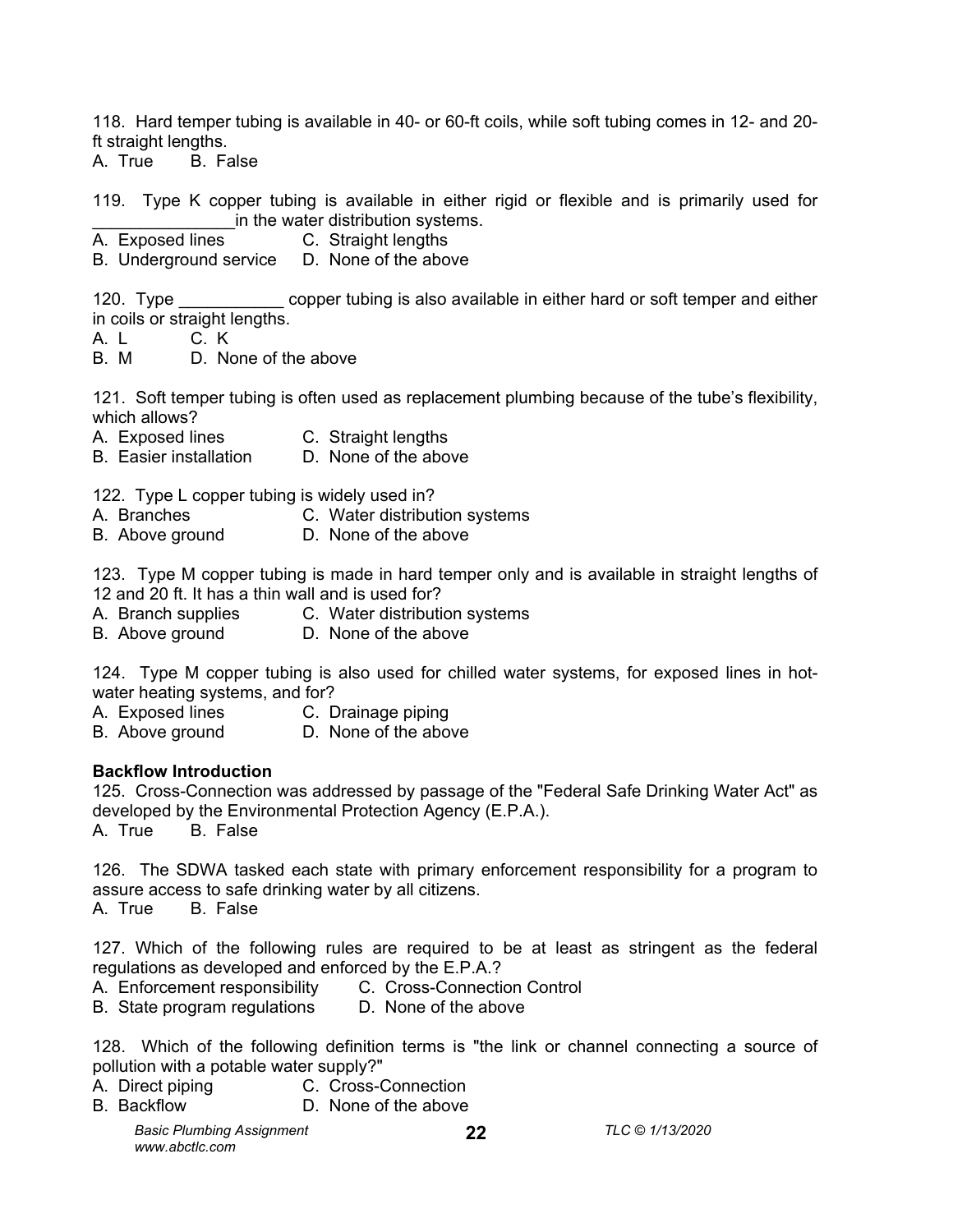129. Which of the following definition terms, also referred to as Cross-Connection Control, addresses a serious health issue?

- A. Backflow prevention C. Water purveyor rules<br>B. Direct connection D. None of the above
- B. Direct connection

130. The first level of the law is protection of the the the second of persons subject to such risks involving service to a single customer.

- A. Internal or external piping
- B. General public and the second is protection
- C. Residential environment the pollutant source
- D. None of the above

131. Sources of pollution which may result in a danger to health are not always obvious and such cross-connections are?

- A. Residential environment the pollutant source
- B. Certainly not usually intentional
- C. Certainly intentional
- D. None of the above

132. Within a business environment, the pollutant source may involve the unintentional crossconnection of **Exercise** with chemical processes or a heating boiler.

- A. Indirect piping C. Internal or external piping
- B. Air gap connection D. None of the above

133. Which of the following may be an improper cross-connection with a landscape sprinkler system or reserve tank fire protection system?

- A. Residential environment the pollutant source
- B. Certainly not usually intentional
- C. Indirect connection
- D. None of the above

134. As far as a cross-connection, another potential hazard source within any environment may be a cross-connection of piping?<br>A. With an air gap

- 
- C. Involving a water well located on the property.<br>D. None of the above B. Without a direct connection

135. The proper control of cross-connections is possible but?

- A. Only through knowledge and vigilance
- B. The key is public safety and the second is protection
- C. Certainly not usually intentional
- D. None of the above

136. The following could be a cause of a cross-connection: A Situation as simple as leaving a garden hose nozzle submerged in a bucket of liquid or attached to a chemical sprayer.<br>A. True B. False **B.** False

137. According to the text, public education is not essential, for many that are educated in piping and plumbing installations are able to recognize cross-connection dangers. A. True B. False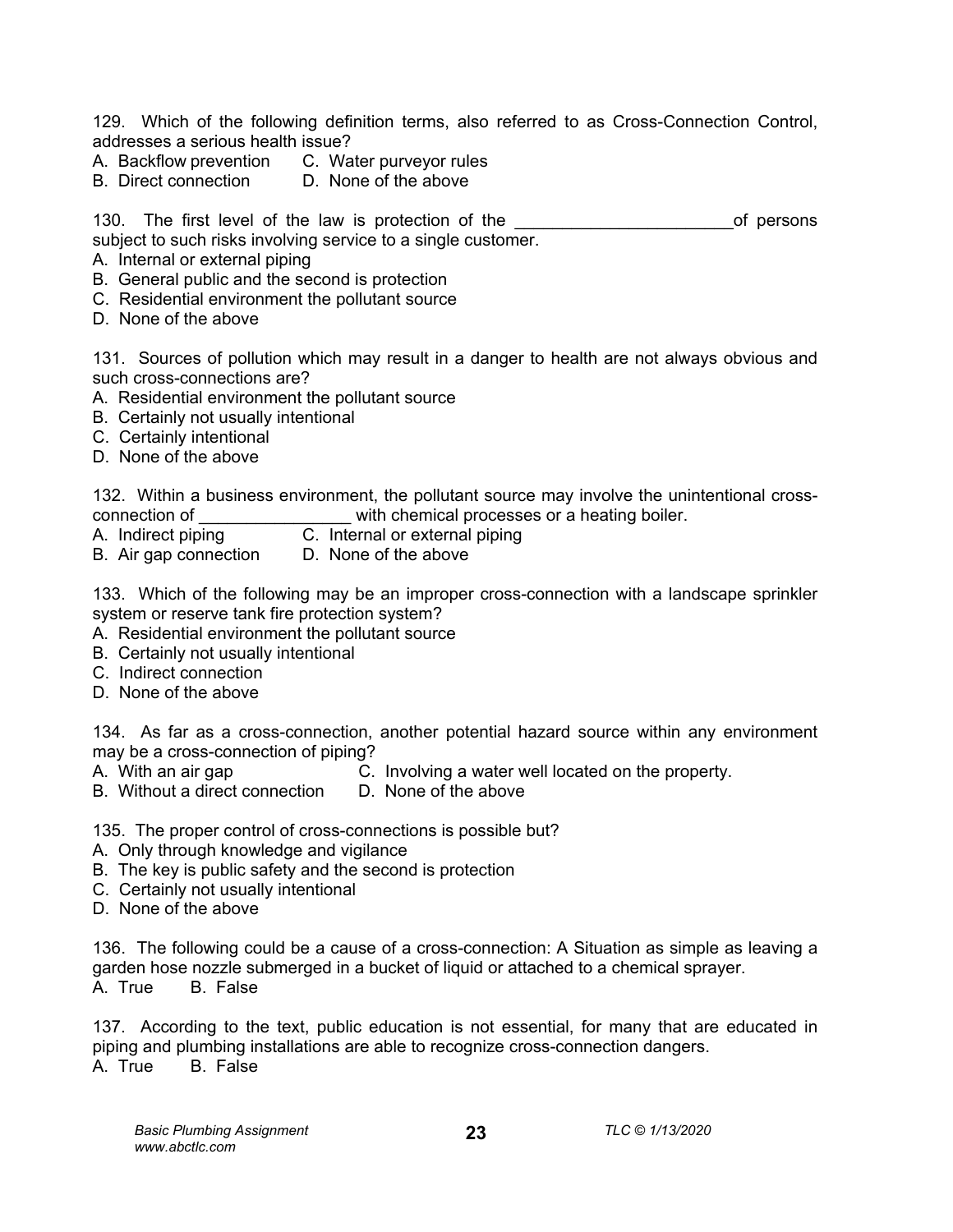#### **What is backflow? Reverse flow condition**

138. Backflow is the undesirable reversal of flow of nonpotable water or other substances through a \_\_\_\_\_\_\_\_\_\_\_\_\_\_\_\_\_\_\_\_and into the piping of a public water system or consumer's potable water system.

A. Cross-connection C. Indirect connection

B. Backsiphonage D. None of the above

139. Which of the following can result from an increase in downstream pressure, a reduction in the potable water supply pressure, or a combination of both?

A. Backpressure C. Indirect connection

B. Backsiphonage D. None of the above

140. Which of the following terms is there two forms-backpressure and backsiphonage?

- A. Backflow C. Cross-connection
- B. Device or method D. None of the above

141. The basic mechanism for preventing backflow is a mechanical example in the system of the proof. provides a physical barrier to backflow.

- A. High hazard installations C. Backflow
- B. Backflow preventer **D.** None of the above

142. The principal types of mechanical backflow preventer are the reduced-pressure principle assembly, the \_\_\_\_\_\_\_\_\_\_\_\_\_\_\_\_\_\_, and the double check valve assembly.

- A. Air gap C. Device or method
- B. Vacuum breaker D. None of the above

143. Which of the following can occur when there is a stoppage of water supply due to nearby firefighting, a break in a water main?

- A. Backpressure C. Indirect connection
- B. Backsiphonage D. None of the above

144. Which of the following is backflow caused by a downstream pressure that is greater than the upstream or supply pressure in a public water system or consumer's potable water system?

- A. Backflow C. Cross-connection
- B. Backpressure D. None of the above

145. Which of the following is a means or mechanism to prevent backflow?

- A. High hazard installations C. Air gap
- B. Backflow preventer **D.** None of the above

146. Basic means of preventing backflow is an example the sum which either eliminates a cross-connection or provides a barrier to backflow.

- A. Air gap C. Device or method
- B. Backflow preventer **D.** None of the above

147. Which of the following is any temporary or permanent connection between a public water system or consumer's potable water system and any source or system containing nonpotable water or other substances?

- A. Backflow C. Cross-connection
- B. Indirect connection D. None of the above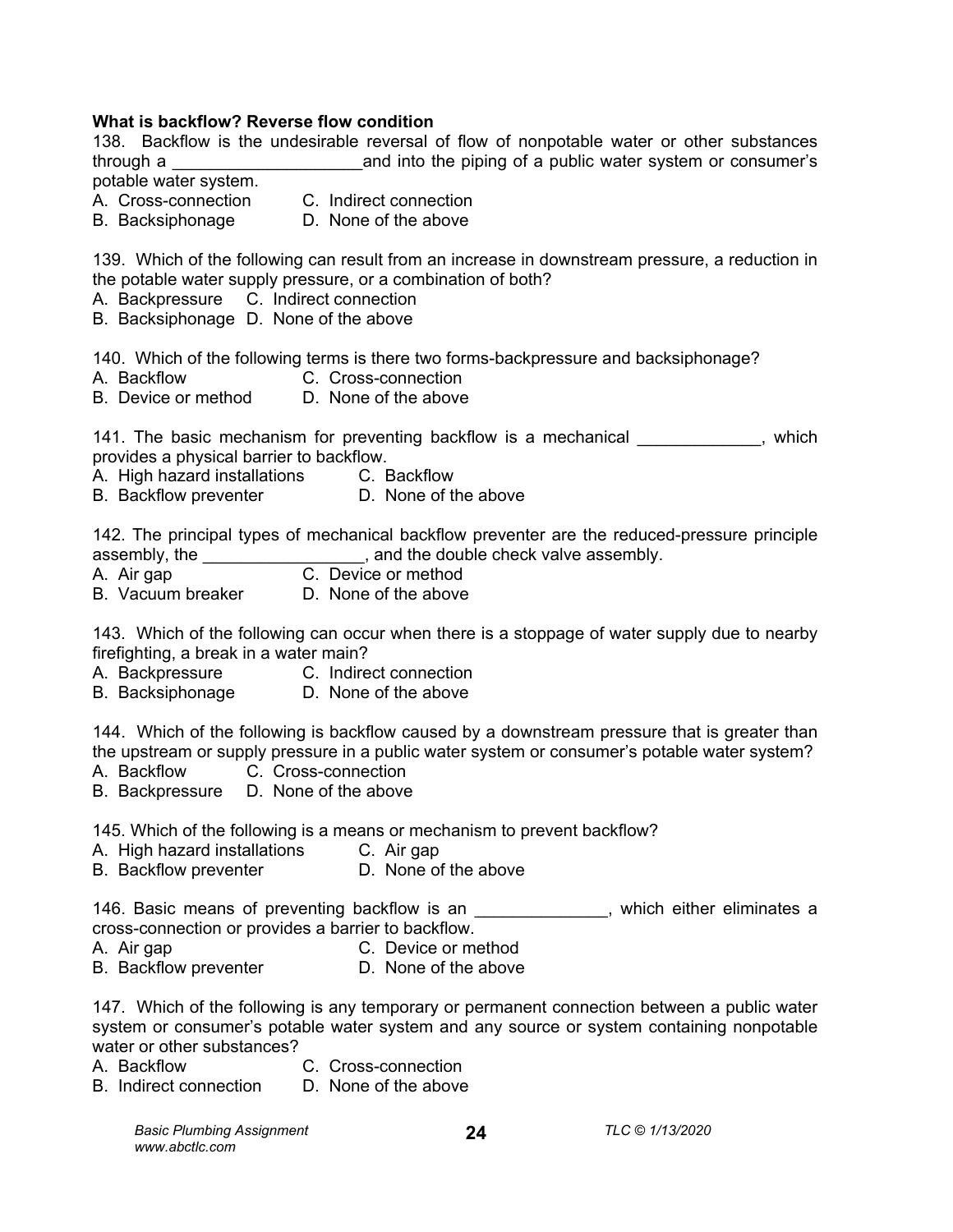148. Which of the following is a form of backflow caused by a negative pressure (i.e., a vacuum or partial vacuum) in a public water system or consumer's potable water system?

- A. Backpressure C. Indirect connection
- B. Backsiphonage D. None of the above

## **Types of Backflow Prevention Methods and Assemblies**

149. Which of the following must either be physically disconnected or have an approved backflow prevention device installed to protect the public water system?

- A. Cross-connection C. Backpressure
- B. Indirect connection D. None of the above

150. When the air flow is restricted, such as the case of an air gap located near a wall, the separation must be increased.

- A. Open receiving vessel C. Air gap
- B. Air break D. None of the above

151. An air gap is a physical disconnection between the free flowing discharge end of a potable water pipeline and the top of an?

A. Open receiving vessel C. Air gap

B. Barrier to backflow D. None of the above

152. Which of the following terms must be at least two times the diameter of the supply pipe and not less than one inch?

A. Open receiving vessel C. Air gap

B. Air break D. None of the above

153. Air gap separations must be vertically orientated a distance of at least twice the inside diameter of the supply, but never less than?

A. 1 inch C. 3 inches

B. 2 inches D. None of the above

154. An obstruction around or near an \_\_\_\_\_\_\_\_\_\_\_\_\_\_\_\_\_ may restrict the flow of air into the outlet pipe and nullify the effectiveness of the air gap to prevent backsiphonage.

- A. High hazard installations C. Air gap<br>B. Air break C. D. None of
- D. None of the above

155. An air gap is acceptable for **the annual and is theoretically the most effective** protection.

- A. High hazard installations C. Low pollutional hazards
- B. High pollutional concerns D. None of the above

156. The type of device selected for a particular installation depends on several factors. A. True B. False

157. According to the text, an air break is a physical separation between the free flowing discharge end of a potable water supply pipeline, and the overflow rim of an open or non pressure receiving vessel.

**25**

A. True B. False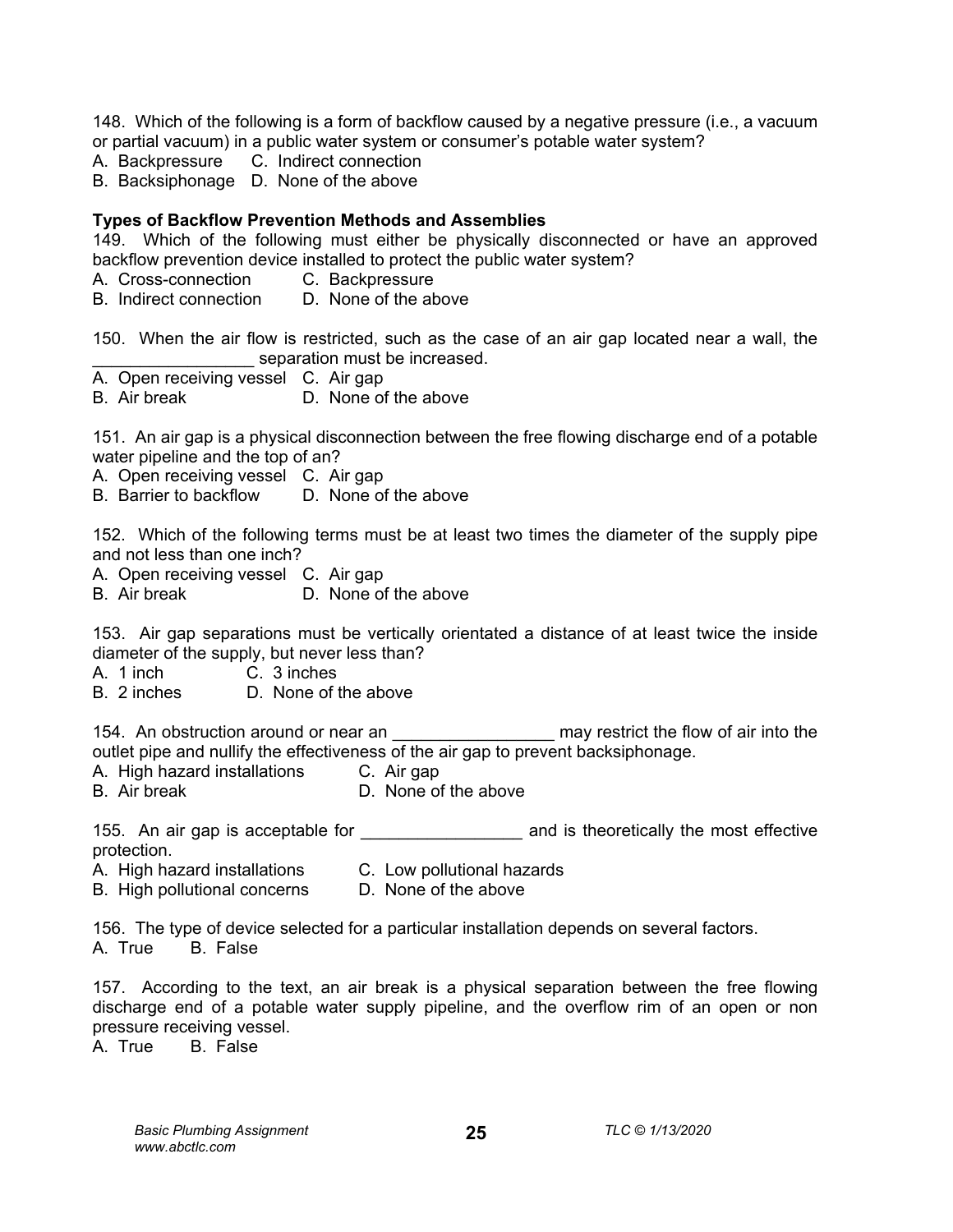#### **Vacuum Breakers**

158. Both vacuum breakers devices primary purpose is to protect the water system from cross connections due to submerged inlets, such as irrigation systems and tank applications. A. True B. False

159. The difference between the two types them is that the pressure vacuum breaker is spring loaded to assist the device's opening.

A. True B. False

160. Both types of vacuum breakers devices open the pipeline to atmosphere in the event of backsiphonage only.

A. True B. False

161. Both types of vacuum breakers devices are approved for backpressure conditions. A. True B. False

162. Which of the following terms can have two types: atmospheric and pressure.

- A. Low hazard conditions C. Hazard application(s)<br>B. Vacuum breaker(s) C. None of the above
- B. Vacuum breaker(s)

163. Both vacuum breakers devices are only suitable for?

- A. High hazard installations C. Low hazard conditions
- B. High pollutional concerns D. None of the above

164. Which of the following may not be installed downstream of atmospheric vacuum breakers but are allowed on pressure vacuum breakers?

- A. Test cocks C. Shut offs
- B. Air inlet valve D. None of the above

165. The devices must be installed above the highest?

- A. Downstream piping C. Hazard applications
- B. Atmospheric vacuum breakers

166. Which of the following contains a float check, a check seat, and an air inlet port?

A. Double check C. RP

B. Atmospheric vacuum breaker D. None of the above

167. The Atmospheric vacuum breaker allows air to enter the water line when the line pressure is reduced to a gauge pressure of zero or below. A. True B. False

168. To prevent the Air inlet from sticking open, the device must not be installed on the pressure side of a shutoff valve, or wherever it may be under constant pressure more than 2 hours during a 12-hour period.

A. True B. False

169. Which of the following terms is not internally loaded?

- A. Air inlet valve C. Atmospheric vacuum breakers
- B. Check valve D. None of the above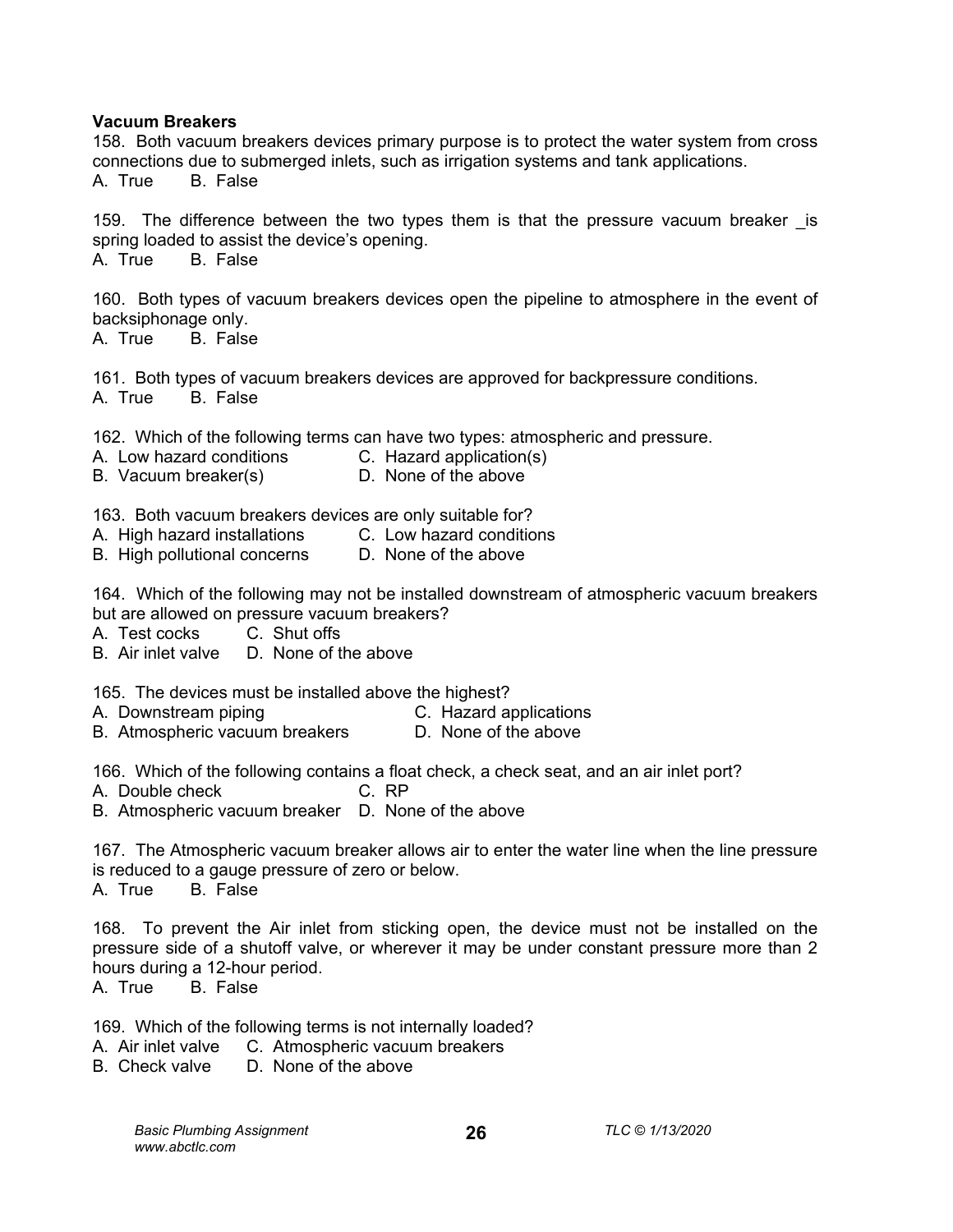170. RPs are designed to prevent backflow caused by backsiphonage only from low health hazards.

A. True B. False

171. Atmospheric vacuum breakers Uses: Irrigation systems, commercial dishwasher and laundry equipment, chemical tanks and laboratory sinks. A. True B. False

172. Pressure Vacuum Breaker Assembly (PVB) consists of a weighted check valve, an independently operating relief valve, two resilient seated shutoff valves, and two properly located resilient seated test cocks.

A. True B. False

173. The PVB needs to be installed 12 inches above the service or supply line to work correctly.

A. True B. False

174. Double Check Valve Assembly (DC) consists of two internally loaded check valves, either spring loaded or internally weighted, two resilient seated full ported shutoff valves, and four properly located resilient seated test cocks

A. True B. False

175. The double check valve assembly is designed to prevent backflow caused by backpressure and backsiphonage from high health hazards. A. True B. False

176. The double check valve should be installed in an \_\_\_\_\_\_\_\_\_\_\_\_\_\_\_\_\_\_\_and protected from freezing.

A. Accessible location C. Is maintained at a lower pressure

B. Above the ground D. None of the above

177. The DC needs to be installed 12 inches **the end-of inclusive only.** 

- A. Accessible location C. Above the highest downstream outlet<br>B. Above the ground D. None of the above
- B. Above the ground

178. Reduced Pressure Backflow Assembly (RP) consists of two independently acting spring loaded check valves separated by a Spring loaded differential pressure relief valve, two resilient seated full ported shutoff valves, and four properly located resilient seated test cocks. A. True B. False

179. During normal operation, the pressure between the two check valves, referred to as the air inlet zone, is maintained at a higher pressure than the supply pressure. A. True B. False

180. If either reduced pressure backflow assembly check valve leaks, the differential pressure relief valve maintains a differential pressure of at least two (2) psi between the supply pressure and the zone between the two check valves by discharging water to atmosphere.<br>A. True B. False B. False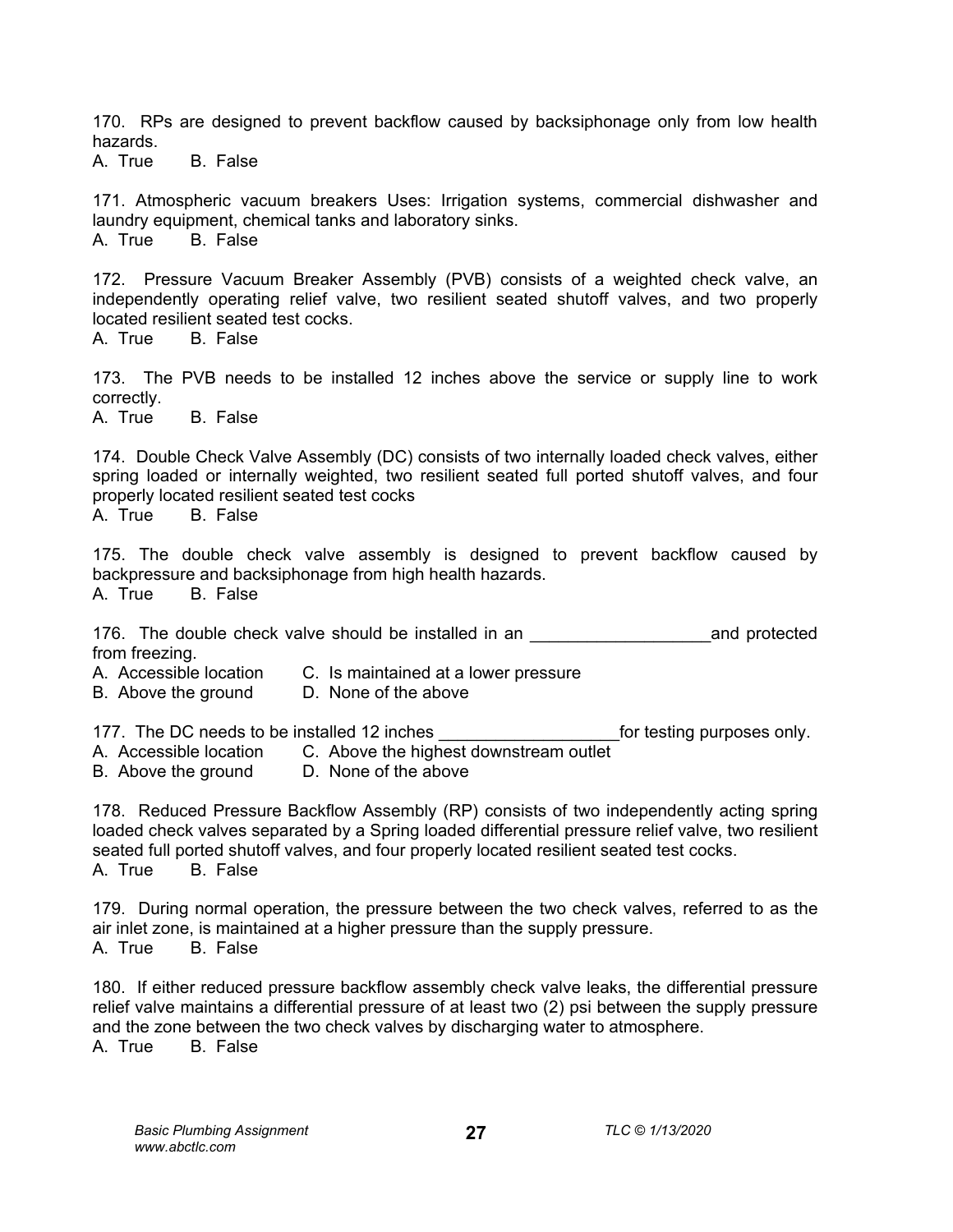181. According to the text, the Reduced pressure backflow assembly or RP is designed to prevent backflow caused by backpressure and backsiphonage from low to high health hazards. A. True B. False

182. According to the text, the RP needs to installed 12 inches above the ground for testing purposes only.

A. True B. False

183. The Reduced pressure backflow assembly can be used for high hazard situations under backpressure only. Under normal conditions, the second check valve should never close.<br>A True B False A. True

184. According to the text, if the second check valve fails or becomes fouled and backflow into the reduced pressure zone occurs, the relief port vents the backflow to atmosphere. A. True B. False

185. According to the text, the Reduced pressure zone port opens anytime pressure in the zone comes within 2 psi of the supply pressure. A. True B. False

#### **Waterborne Pathogens Section The reason we disinfect.**

186. Bacteria, viruses and protozoan that cause disease are known as pathogens.

A. True B. False

187. Most pathogens are generally associated with diseases that Tand affect people in a relatively short amount of time, generally a few days to two weeks.

A. Are mild in nature **C.** Limit the travel of pathogens

B. Cause intestinal illness D. None of the above

## **How Diseases Are Transmitted.**

188. Waterborne pathogens are primarily spread by the?

A. Fecal-oral, or feces-to-mouth, route C. Influenza route

B. Oral to fecal route D. None of the above

189. When infected humans or animals pass the bacteria, viruses, and **Theoret Connect** in their stool, pathogens may get into water and spread disease.

A. Microscopic particles C. Cryptosporidiosis

B. Protozoa D. None of the above

190. For another person to become infected, he or she must take that pathogen in through the mouth.

A. True B. False

191. Which term means when in nature it is different from other types of pathogens such as the viruses that cause influenza (the flu) or the bacteria that cause tuberculosis?

- A. Water bugs C. Waterborne Pathogen(s)
- B. Microscopic particles D. None of the above